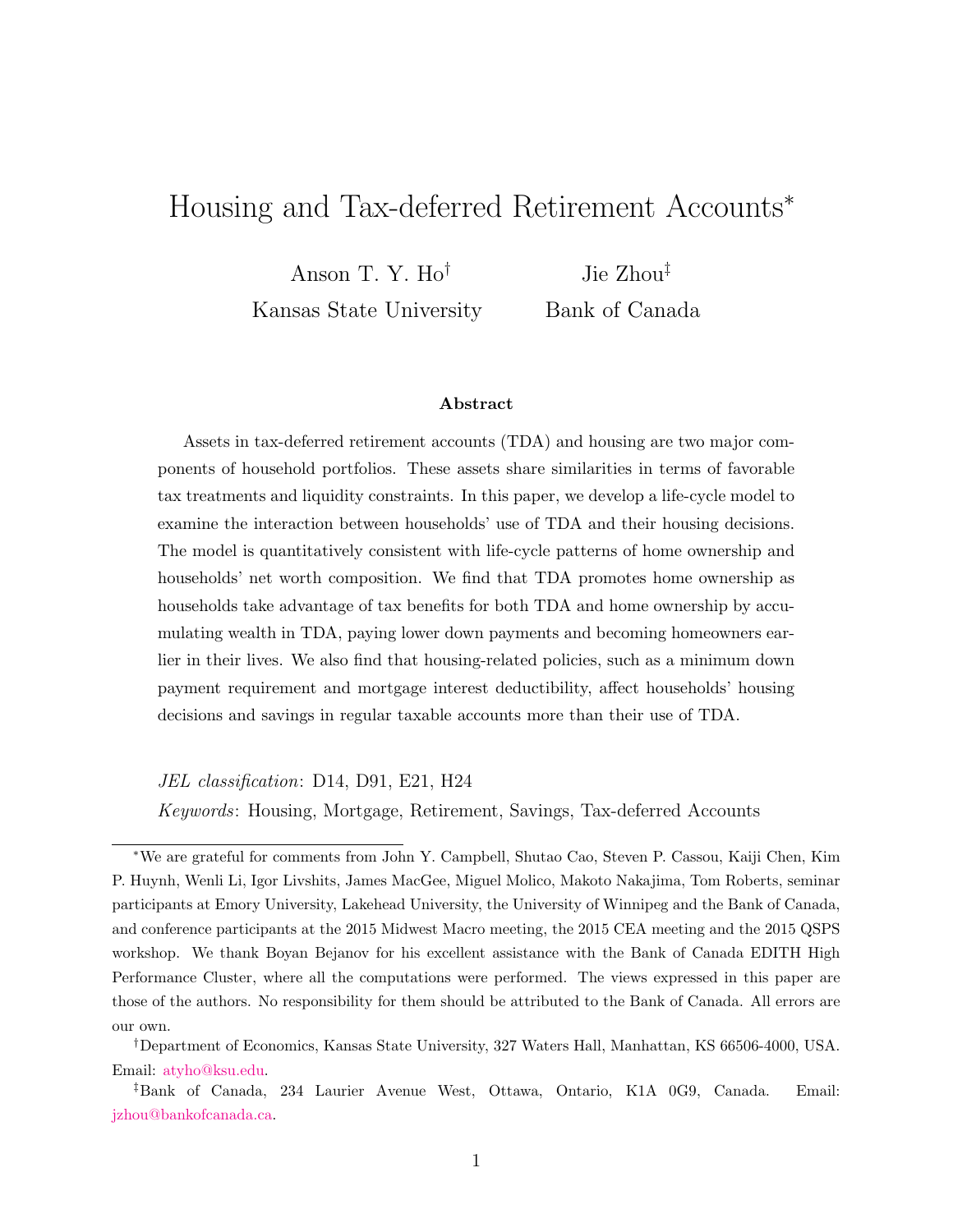## 1 Introduction

Assets in tax-deferred retirement accounts (hereafter TDA) and housing are two major com-ponents of household portfolios.<sup>[1](#page-1-0)</sup> In the U.S., these two assets share similarities in terms of favorable tax treatments and liquidity constraints. TDA provides tax benefits through untaxed investment returns and income tax deferral.<sup>[2](#page-1-1)</sup> However, early withdrawals of TDA assets before retirement age are typically subject to a 10% penalty in addition to the income taxes incurred from asset withdrawals. For housing, mortgage interest is income tax deductible and the service flow from owner-occupied housing is untaxed, but buying and selling a house involves high transaction costs and there are down payment constraints in the mortgage market.

For households with employer-sponsored defined contribution (DC) plans, several salient life-cycle patterns of household portfolio can be observed in the Survey of Consumer Finances (SCF). First, the vast majority of these households are homeowners and home ownership increases with age. Second, for homeowners, the home equity share of net worth decreases with age while the TDA share of net worth increases with age. Third, the share of net worth in taxable accounts (hereafter TA) is relatively small throughout the life-cycle. These patterns suggest that households are making joint decisions on housing and retirement savings in TDA. Does households' use of TDA affect their housing decisions, or vice versa? How do TDA policies and housing-related factors, such as a minimum down payment requirement and mortgage interest deductibility, affect the life-cycle patterns of net worth composition?

To answer these questions, we develop a life-cycle model in which households make endogenous decisions on housing and their use of TDA under uninsurable earnings and housing price risks. Households have access to TDA with policies similar to the U.S. 401(k) plans, and they can also save in their TA. Housing decisions entail choices on tenure (renting or owning) and house size. Buying a house requires a long-term fixed-rate mortgage with committed mortgage payments and households can choose their preferred down payments above a minimum required ratio. The model also features a progressive income tax system that mimics the U.S. tax codes with favorable tax treatments on TDA and home ownership. A public pension system (Social Security) is also included in the model to capture households'

<span id="page-1-0"></span><sup>&</sup>lt;sup>1</sup>Common types of TDA in the United States include Individual Retirement Accounts (IRA) and employersponsored defined contribution pension plans such as 401(k) plans.

<span id="page-1-1"></span><sup>2</sup>Contributions to TDA (up to a limit) are income tax deductible and investment income earned in TDA is tax exempt. Subsequent asset withdrawals from TDA upon retirement are taxed as ordinary income. Since marginal tax rates are normally lower in retirement when households withdraw funds from TDA than in working periods, the tax-deferred feature of TDA is beneficial for most households.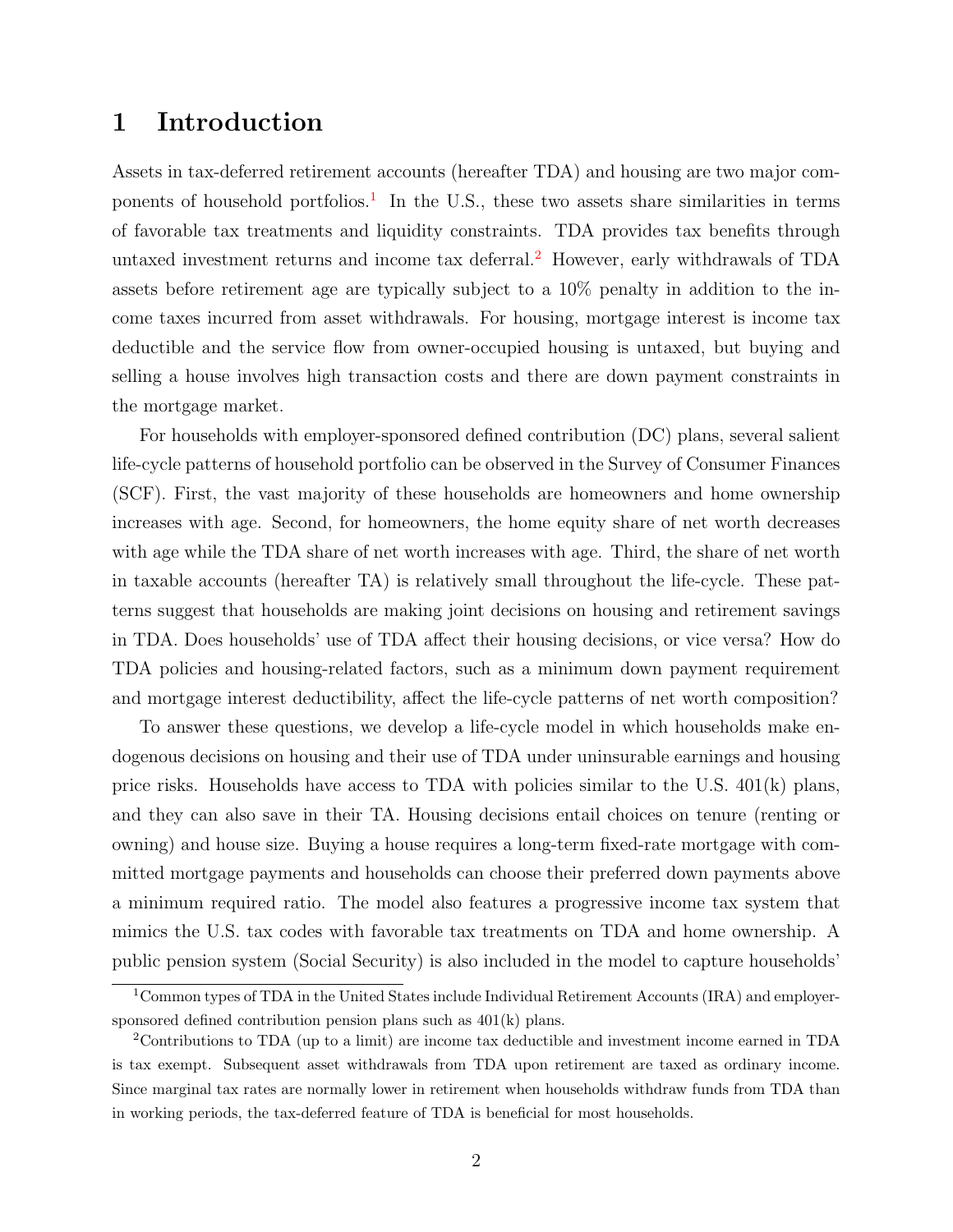retirement income. Our benchmark model generates simulation results that are broadly consistent with data from the SCF, in terms of life-cycle patterns of home ownership and homeowners' net worth composition.<sup>[3](#page-2-0)</sup>

We conduct a series of counterfactual experiments on TDA policies and housing-related factors to evaluate their impacts on households' net worth composition and housing decisions. We find that TDA policies not only affect retirement savings but also promote home ownership. In the presence of TDA, households are attracted to save in TDA and take out bigger mortgage loans to buy houses. In doing so, they can enjoy tax benefits for both TDA (untaxed investment returns and income tax deferral through TDA contributions) and home ownership (mortgage interest deductibility). As a result, they reduce their mortgage down payments and become homeowners earlier, leading to a substantial increase in home ownership compared to the case when there is no TDA. We also find that further raising TDA contribution limit slightly increases the TDA share of household net worth, but it has little impacts on home ownership and overall wealth accumulation.

Experiments on housing-related factors show that they only have moderate effects on households' use of TDA. An increase in the minimum down payment requirement delays home ownership as young households become more mortgage credit constrained. They need to accumulate more wealth in TA for a future down payment and consequently their TA share of net worth goes up significantly. When mortgage interest payments and property taxes are not income tax deductible, home ownership declines sharply. Households do not increase their use of TDA. Instead, they accumulate more wealth in TA for bigger down payments, as evidenced by the higher home equity to home value ratio. Overall, housingrelated factors affect households' housing decisions and savings in TA more than their use of TDA.

This paper is related to two separate strands of the literature on TDA and housing, and each contains many studies about the impacts of one of these two assets on household decisions. The TDA literature explores the influence of TDA on households' savings decisions and the amount of new savings created [\(Engen, Gale, and Scholz,](#page-27-0) [1996;](#page-27-0) [Poterba, Venti, and](#page-29-0) [Wise,](#page-29-0) [1996;](#page-29-0) [Benjamin,](#page-26-0) [2003;](#page-26-0) [Engelhardt and Kumar,](#page-27-1) [2007,](#page-27-1) among others). Studies on TDA also investigate the macroeconomic impacts of TDA [\(Imrohoroglu, Imrohoroglu, and Joines,](#page-28-0) [1998;](#page-28-0) [Kitao,](#page-28-1) [2010;](#page-28-1) [Nishiyama,](#page-29-1) [2011\)](#page-29-1) and the implications of TDA for wealth distribution [\(Chernozhukov and Hansen,](#page-27-2) [2004\)](#page-27-2). [Amromin and Smith](#page-26-1) [\(2003\)](#page-26-1) look at the liquidity risk associated with TDA and conclude that a large portion of early withdrawals comes from

<span id="page-2-0"></span><sup>&</sup>lt;sup>3</sup>The model is also consistent with the data that renters' income is much lower than that of homeowners.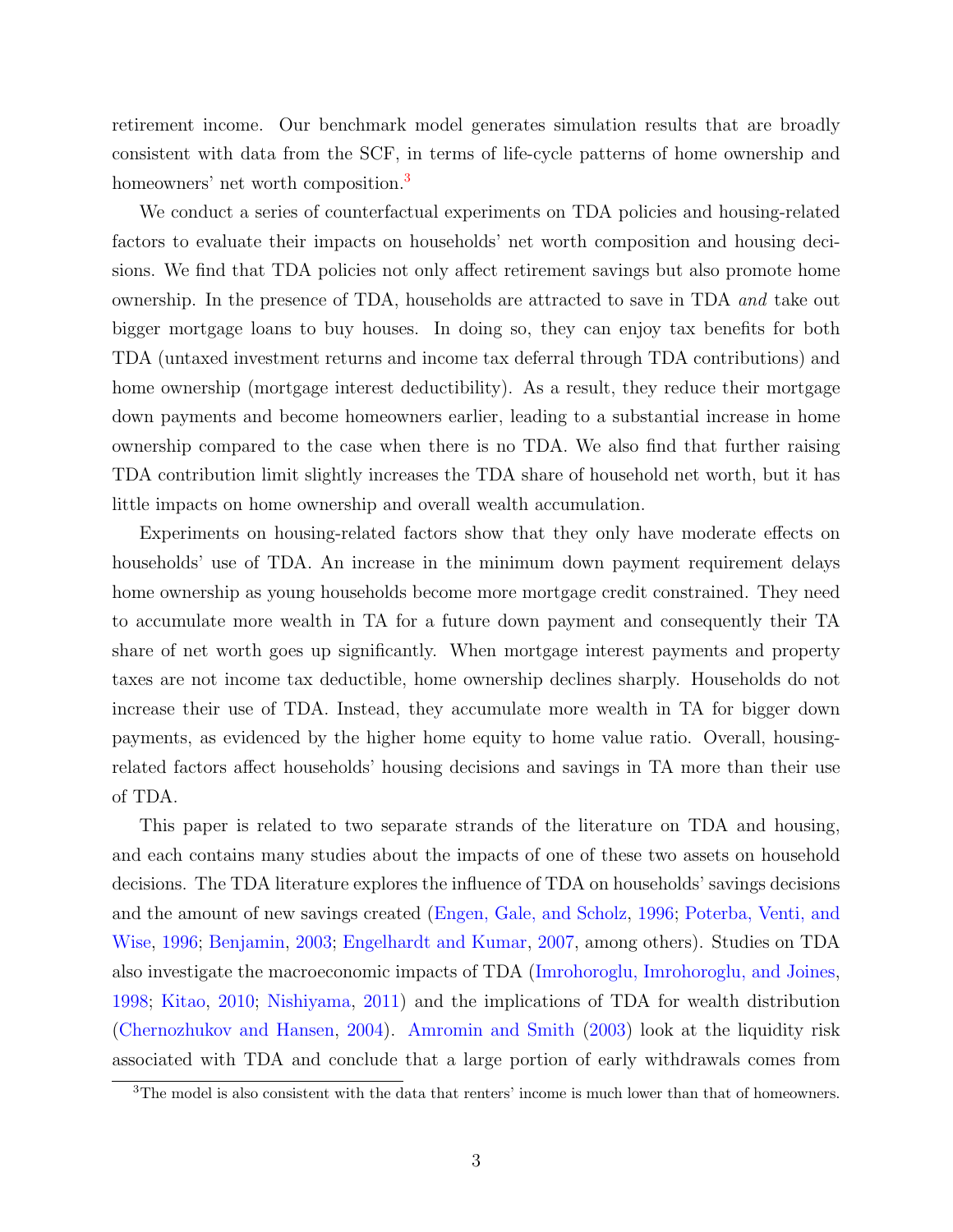liquidity-constrained households.

In the housing literature, numerous studies have focused on the preferential tax treatment of housing, home ownership over the life-cycle, and the interaction between housing and non-housing consumption. For example, [Gervais](#page-27-3) [\(2002\)](#page-27-3), Díaz and Luengo-Prado [\(2008\)](#page-27-4), and [Chambers, Garriga, and Schlagenhauf](#page-26-2) [\(2009b\)](#page-26-2) study the preferential tax treatment of housing. [Chambers, Garriga, and Schlagenhauf](#page-26-3) [\(2009a\)](#page-26-3), [Chen](#page-27-5) [\(2010\)](#page-27-5), [Bajari, Chan, Krueger,](#page-26-4) [and Miller](#page-26-4) [\(2013\)](#page-26-4), [Sommer, Sullivan, and Verbrugge](#page-29-2) [\(2013\)](#page-29-2), and [Halket and Vasudev](#page-27-6) [\(2014\)](#page-27-6) focus on home ownership over the life-cycle and over time. For the interaction between housing and non-housing consumption, see [Campbell and Cocco](#page-26-5) [\(2007\)](#page-26-5), [Li and Yao](#page-28-2) [\(2007\)](#page-28-2), and [Yang](#page-29-3)  $(2009)^{4}$  $(2009)^{4}$  $(2009)^{4}$  $(2009)^{4}$ 

Although TDA and home ownership both provide households with favorable income tax treatment and are illiquid in nature, little attention has been paid to the interaction between households' use of TDA and their housing decisions. To our best effort, we can only identify two papers that study household decisions in the presence of both TDA and housing, but they have a different research focus. [Amromin, Huang, and Sialm](#page-26-6) [\(2007\)](#page-26-6) show that empirically at least 38% of households who prepay their mortgages could be better off by contributing their prepayments to a TDA. This is because households earn pre-tax returns in TDA, which could be higher than after-tax mortgage rates they pay for mortgages. [Marekwica, Schaefer,](#page-28-3) [and Sebastian](#page-28-3) [\(2013\)](#page-28-3) study households' asset allocation between stocks and bonds in the presence of TDA and housing.<sup>[5](#page-3-1)</sup> They assume a fixed TDA contribution rate and that home owners always choose the maximum possible mortgage over the life cycle.

By endogenizing households' use of TDA and their housing decisions, this paper offers additional insights on households' joint decisions of retirement savings and housing over the life-cycle. We show that a TDA is not only a retirement savings vehicle but also has a significant impact on households' housing decisions. In particular, the existence of TDA increases home ownership as TDA induces households to make lower down payments and become homeowners earlier. Our results also have important implications for retirement preparedness and suggest an explanation to findings in recent studies that holdings in 401(k) plans for a substantial share of U.S. households remained low [\(Munnell, Golub-Sass, and Muldoon,](#page-28-4)

<span id="page-3-0"></span><sup>&</sup>lt;sup>4</sup>Other studies examine housing and macroeconomy and housing investment over the business cycle. See [Davis and Heathcote](#page-27-7) [\(2005\)](#page-27-7), [Silos](#page-29-4) [\(2007\)](#page-29-4), and [Iacoviello and Pavan](#page-28-5) [\(2013\)](#page-28-5).

<span id="page-3-1"></span><sup>5</sup>There are other studies examining households' portfolio choices between stocks and bonds under the influence of housing [\(Cocco,](#page-27-8) [2005;](#page-27-8) [Yao and Zhang,](#page-29-5) [2005;](#page-29-5) [Becker and Shabani,](#page-26-7) [2010\)](#page-26-7) or TDA [\(Amromin,](#page-26-8) [2003;](#page-26-8) [Dammon, Spatt, and Zhang,](#page-27-9) [2004;](#page-27-9) [Huang,](#page-28-6) [2008;](#page-28-6) [Gomes, Michaelides, and Polkovnichenko,](#page-27-10) [2009;](#page-27-10) [Zhou,](#page-29-6) [2009\)](#page-29-6).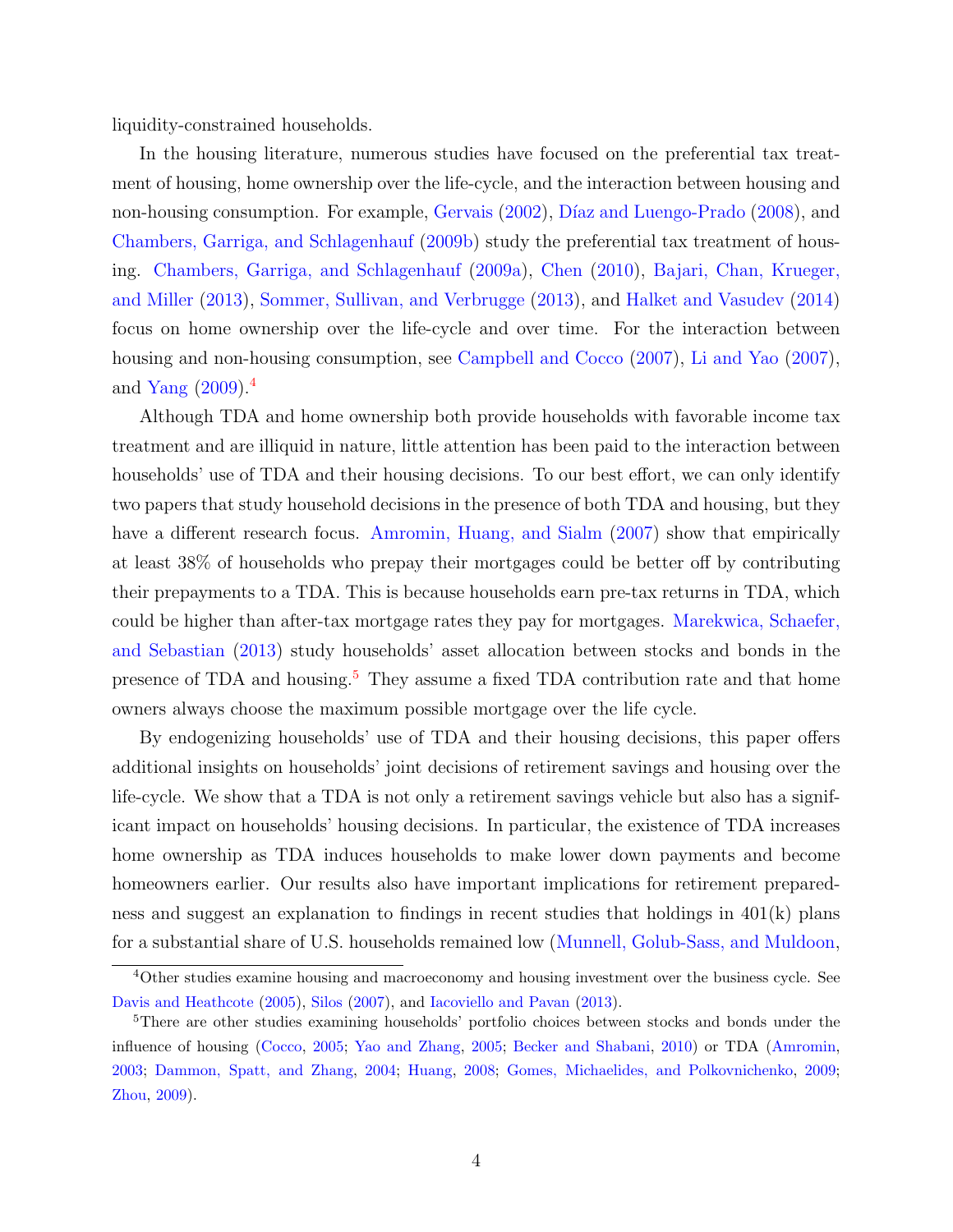[2009;](#page-28-4) [Munnell,](#page-28-7) [2012;](#page-28-7) [Poterba,](#page-29-7) [2014\)](#page-29-7). The TDA share of net worth is small over most of a household's life-cycle because housing investment is also an attractive savings vehicle with consumption value. This finding complements [Scholz, Seshadri, and Khitatrakun](#page-29-8) [\(2006\)](#page-29-8) in understanding households' savings for retirement and sheds light on households' life-cycle portfolios in wealth accumulation.

The rest of the paper is organized as follows. Section [2](#page-4-0) presents some stylized facts on households' use of TDA and housing decisions. Section [3](#page-6-0) describes the model in detail. Section [4](#page-13-0) outlines the parametrization of the model. Section [5](#page-16-0) reports the results of our benchmark model. Section [6](#page-17-0) evaluates the effects of changes in TDA-related policies and housing-related factors. Section [7](#page-22-0) concludes.

### <span id="page-4-0"></span>2 Stylized Facts

In this section, we provide some stylized facts about households' use of TDA and their housing decisions from the Survey of Consumer Finances (SCF). The SCF is a triennial cross-sectional survey conducted by the Board of Governors of the Federal Reserve System. It provides the most complete data on household balance sheets in the United States and it also contains data on earnings and other demographic information.

We use data from the 2001, 2004 and 2007 SCFs as they span over many years and the average values from these 3 waves minimize the influence of business cycles. Since we focus on households' joint decisions of TDA and housing, only households with heads between ages  $25-64$  $25-64$  $25-64$  having employer-sponsored DC plans are included.<sup>6</sup>

Empirically, we define TDA as retirement accounts whose owners make pre-tax contributions and their own investment decisions. These accounts include IRAs and most of the employer-sponsored DC pension plans (such as 401K/403B/457/SRA and Thrift Savings plans). For home ownership, we exclude households with a principle residence being a mobile home or on a farm/ranch, because the sample size is very small and these households are unlikely to be covered by employer-sponsored DC pension plans.

### 2.1 Home Ownership and Life-cycle Net Worth Composition

We first document the home ownership rate of households with an employer-sponsored DC plan. Home ownership can be viewed as the extensive margin of savings through home

<span id="page-4-1"></span><sup>6</sup>Data for households with heads aged 65 and above having DC plans are not reported because the sample size for these older households is very small.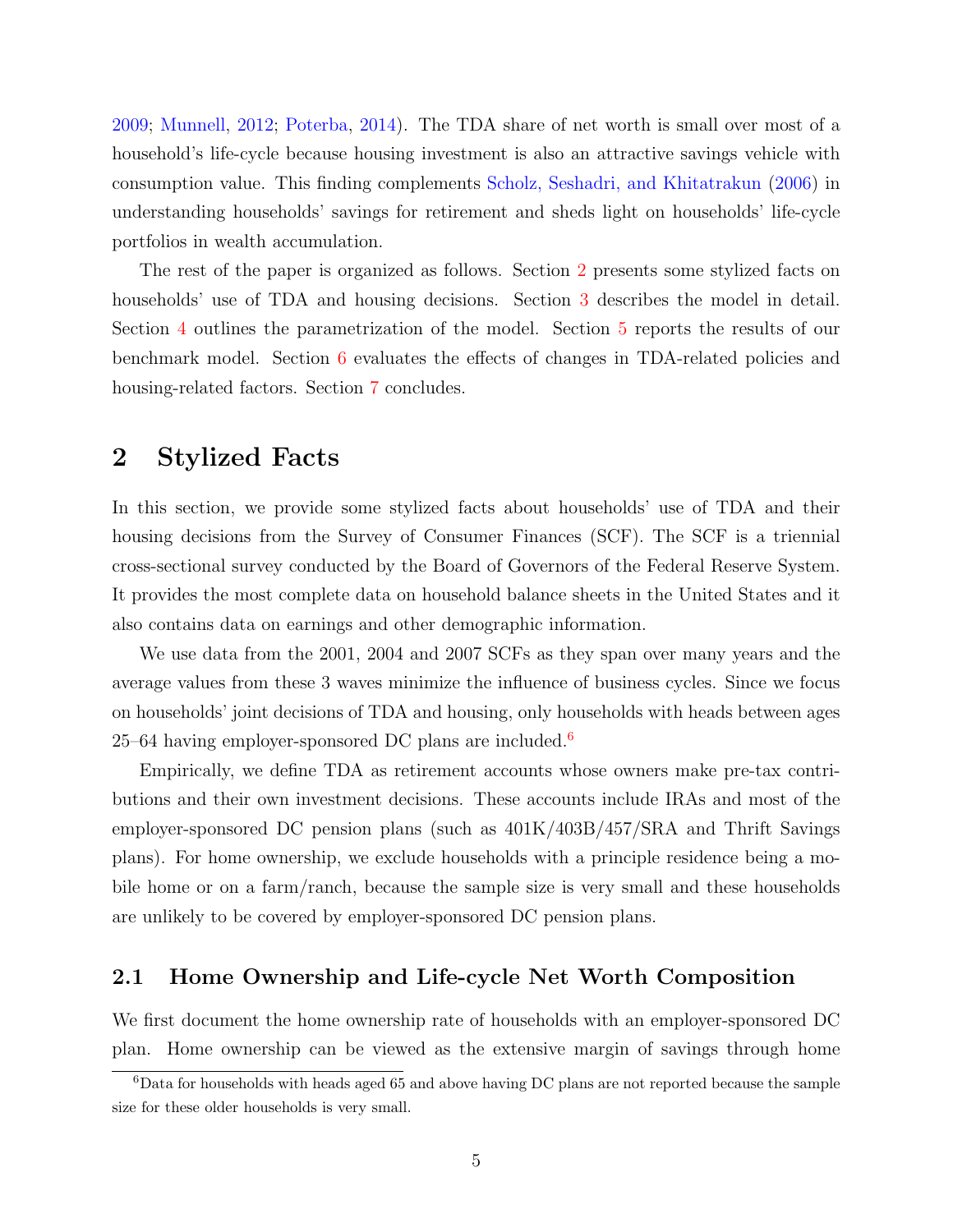equity. Figure [1](#page-34-0) plots the life-cycle profile of home ownership from the 3 waves of SCFs. The overall home ownership rate is  $78\%$  $78\%$ .<sup>7</sup> The ownership rate increases with age, rising from  $62\%$  at age group  $25-34$  to  $89\%$  at age group 55–64. Comparing homeowners and renters, we find that income of renters is much lower than that of homeowners.<sup>[8](#page-5-1)</sup>

For DC plan participants who are also homeowners, housing and assets in TDAs are two most important components of their wealth.[9](#page-5-2) Figure [2](#page-34-1) reports the net worth composition regarding home equity, TDA wealth, and TA wealth for these households over the life cycle. Home equity is the difference between the value of principal residence and mortgage on principal residence. TDA wealth is the balance in TDA, net of loans against main job pensions. TA wealth is defined as financial assets in TA, net of debts associated with TA. More details on the data are provided in Appendix A. Given the skewness of the wealth distribution in the data, we therefore choose to report the median values.<sup>[10](#page-5-3)</sup>

Home equity dominates households' net worth for young homeowners (a median ratio of 61% at age group 25–34). As households move to later stages of their life-cycle, the median home equity to net worth ratio drops to about  $43\%$  at age group 55–64. On the other hand, the TDA wealth to net worth ratio increases with age. The median ratio is about 23% at age group 25–34, and it increases to 34% at age group 55–64. The median TA wealth to net worth ratio remains low throughout households' life-cycle, implying that households primarily hold their financial wealth in TDA to take advantage of its preferential tax treatment. In terms of dollar value, total net worth increases with age as households build up their assets in all TA, TDA, and home equity. The TDA wealth to net worth ratio increases (and the home equity to net worth ratio decreases) because households accumulate assets in TDA at a faster rate. These ratios suggest that TDA assets become a more important component of net worth as households age.

To summarize, the SCF data suggests that the majority of DC plan participating households are also homeowners. It provides evidence that households are using these two savings vehicles jointly. Furthermore, our stylized facts suggest that the composition of net worth

<span id="page-5-0"></span><sup>7</sup>The home ownership rate for DC participants is higher than the overall ownership rate for all households aged 25–64 (65%).

<span id="page-5-1"></span><sup>8</sup>For the age group 25–64 in the 2007 SCF, the median non-financial income of homeowners was 1.8 times of that of renters.

<span id="page-5-2"></span><sup>&</sup>lt;sup>9</sup>This is also true for all DC plan participating households with heads aged 25–64. For these household, the median home equity to net worth ratio is about 43% and the median TDA wealth to net worth ratio is 32%, while the median TA wealth to net worth ratio is 9%.

<span id="page-5-3"></span><sup>&</sup>lt;sup>10</sup>We obtain similar patterns regarding the composition of net worth if we compute the average of the middle 10% households by net worth.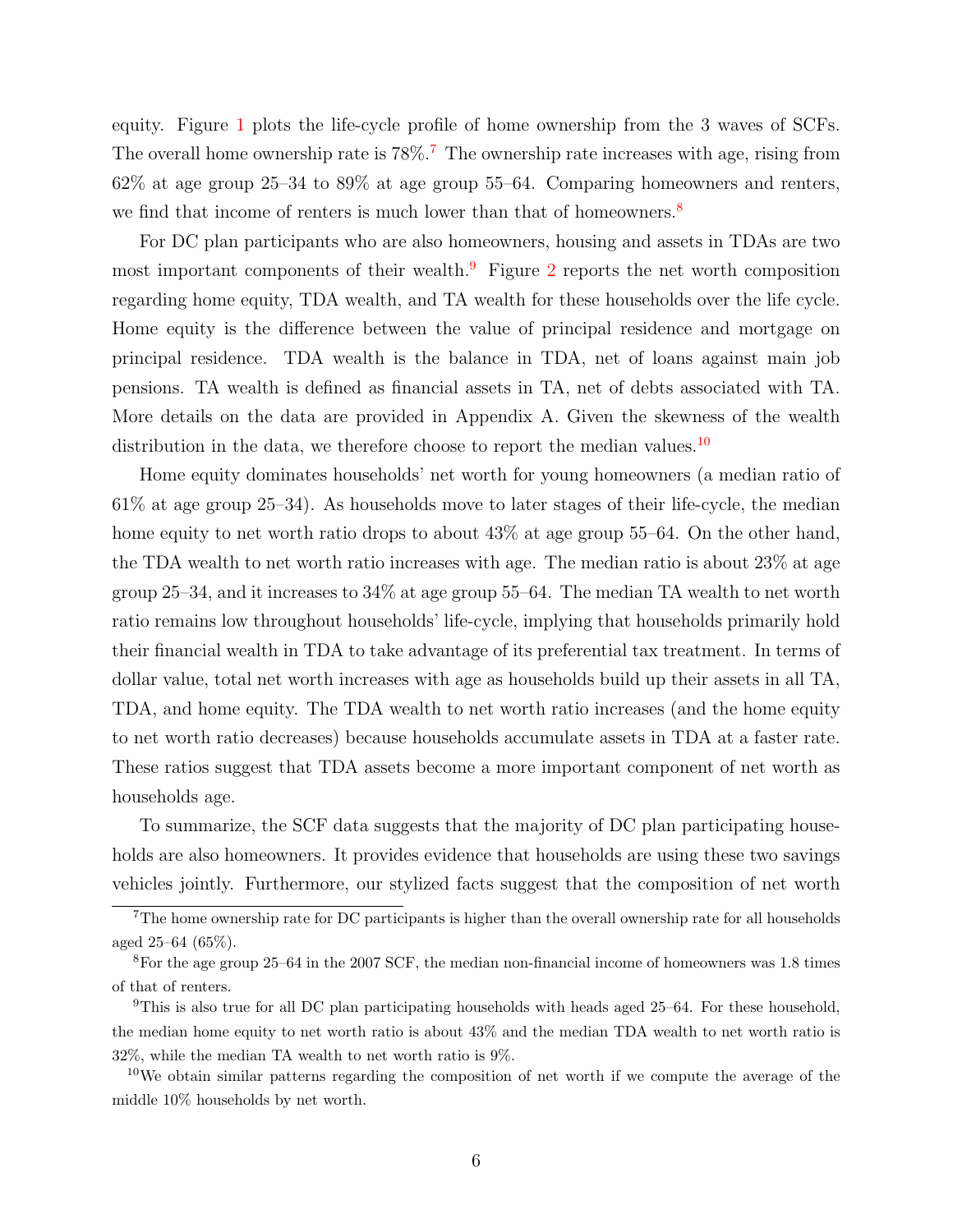regarding home equity, TDA wealth and TA wealth has clear life-cycle patterns. In the next section, we develop a model to understand how housing decisions may interact with households' use of TDA.

## <span id="page-6-0"></span>3 Model

The life-cycle model used for our analysis is described in this section. In summary, households have access to both TDA and TA. Their income is subject to aggregate and idiosyncratic income shocks. Every period households make housing decisions and savings decisions in TDA and TA. Housing can be acquired through either renting or owning. Buying a home requires a traditional long-term fixed rate mortgage with a down payment requirement and committed future mortgage payments. The model economy also features a progressive income tax system that mimics the U.S. tax codes with favorable tax treatments on TDA contributions and owner-occupied housing.

### 3.1 Demographics and Preferences

Households enter the model at age 25, work until age 64, and live at most up to age 95. In modeling terms, they work the first  $R = 40$  periods and at most live for  $J = 71$  periods. They have stochastic lifetime and  $s_i$  denotes the survival probability in period j conditional on being alive in period  $j - 1$ . In any period j, households derive utility from consumption of non-durable goods,  $c_j$ , and housing service,  $h_j$ . Housing service should be interpreted broadly as reflecting both the physical size of a house and its quality. The utility function is time-separable with discount factor  $\beta$ . The instantaneous utility function is

$$
u(c_j, h_j) = \frac{\left(c_j^{1-\omega}h_j^{\omega}\right)^{1-\gamma}}{1-\gamma} \tag{1}
$$

where  $\gamma$  is the coefficient of relative risk aversion and  $\omega$  measures the preference for housing relative to consumption of non-durable goods.

Let  $W_j$  be the estate left behind when a household dies in period j. The household gains utility from leaving the estate. For simplicity, we assume that the utility function applied to the estate is the same as the utility function applied to housing service and consumption when alive:

$$
u(W_j) = \frac{(W_j)^{1-\gamma}}{1-\gamma} \tag{2}
$$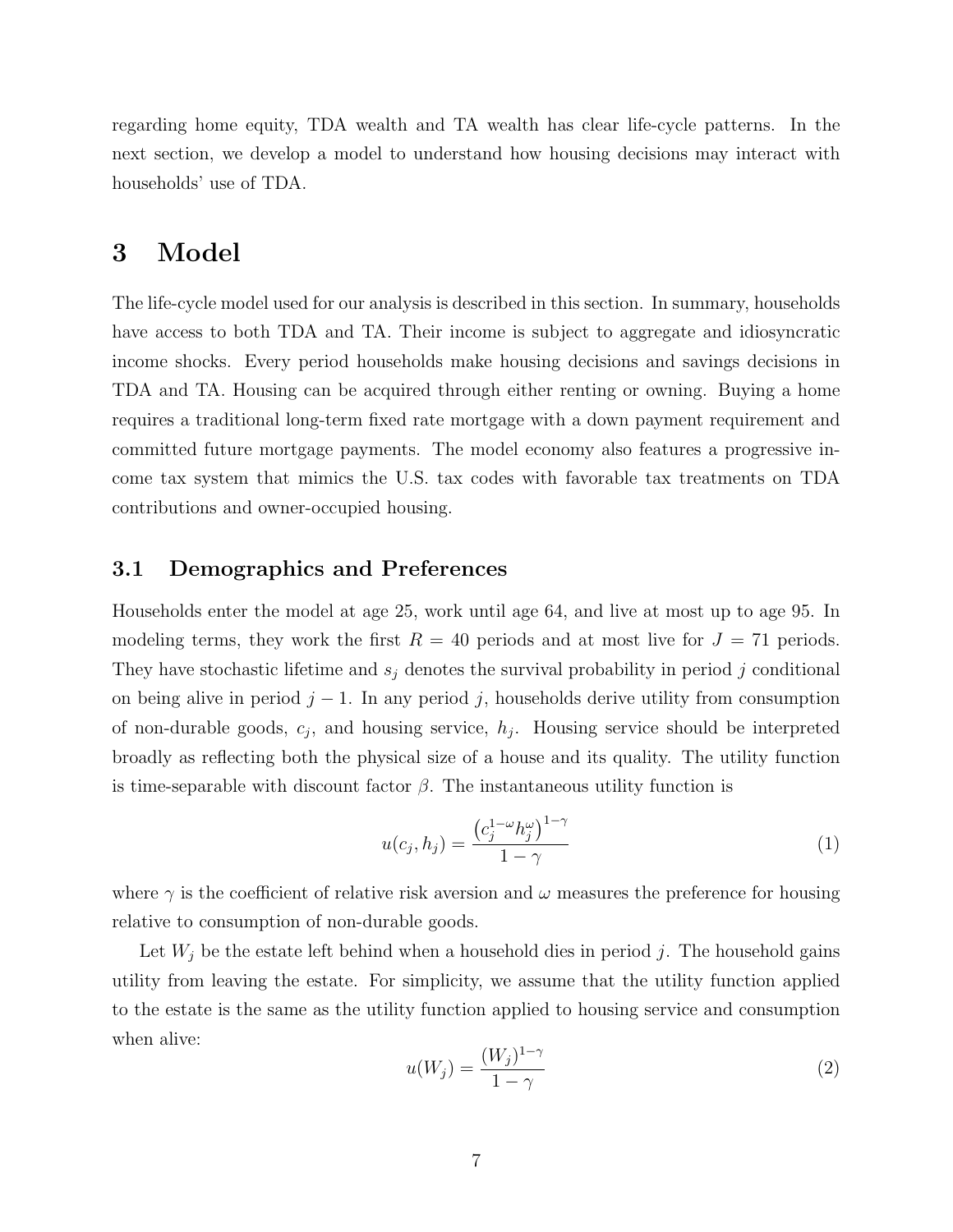### 3.2 Income Process

Households supply labor inelastically to work in the first  $R$  periods of life. Specifically, household i of age j receives stochastic labor income  $Y_{ij}$ , against which the household cannot borrow. Let  $y_{ij} = \ln(Y_{ij})$  denote the log of income, which is defined as

<span id="page-7-1"></span>
$$
y_{ij} = f_{ij} + \eta_j + \varepsilon_{ij} \tag{3}
$$

where  $f_{ij}$  is a deterministic age-earnings profile,  $\eta_j$  is an aggregate income shock, and  $\varepsilon_{ij}$ is an idiosyncratic persistent shock. Deterministic age-earnings profile  $f_{ij}$  is a function of household age and other characteristics (e.g. education level), and it is estimated to capture the hump-shape life-cycle earnings pattern. The aggregate income shock,  $\eta_j$ , is common among all households and follows an AR(1) process

$$
\eta_{j+1} = \rho_{\eta} \eta_j + \xi_{j+1}^{\eta} \tag{4}
$$

Similarly, the idiosyncratic persistent shock,  $\varepsilon_{ij}$ , also follows an AR(1) process

$$
\varepsilon_{ij+1} = \rho_{\varepsilon} \varepsilon_{ij} + \xi_{j+1}^{\varepsilon} \tag{5}
$$

We assume aggregate shocks and idiosyncratic shocks are uncorrelated, where  $\xi_i^{\eta}$  $j^{\eta}$  and  $\xi_j^{\varepsilon}$ are i.i.d. random variables normally distributed with mean zero and variance  $\sigma_{\eta}^2$  and  $\sigma_{\varepsilon}^2$ , respectively.

Households retire after R periods and receive social security benefits, determined as a constant fraction,  $\lambda$ , of last working period's deterministic earnings and idiosyncratic shock.<sup>[11](#page-7-0)</sup> That is,

<span id="page-7-2"></span>
$$
y_{ij} = \ln(\lambda) + f_{iR} + \varepsilon_{iR} \tag{6}
$$

This specification simplifies the solution for the model, as it retains heterogeneity in retirement income without keeping track of households' entire income histories. To simplify our notations, subscript i expressing household-specific variables is dropped in the rest of the paper.

### 3.3 Housing

The size of housing services available  $(H)$  in the model is discretized into 5 levels with  $H = \{H_1, H_2, H_3, H_4, H_5\}$ , where  $H_1$  and  $H_5$  correspond to the minimum and maximum house sizes, respectively. Housing prices follow the process in [Cocco](#page-27-8) [\(2005\)](#page-27-8). Let  $P_j$  be the

<span id="page-7-0"></span><sup>&</sup>lt;sup>11</sup>We allow  $\lambda$  to differ by education group.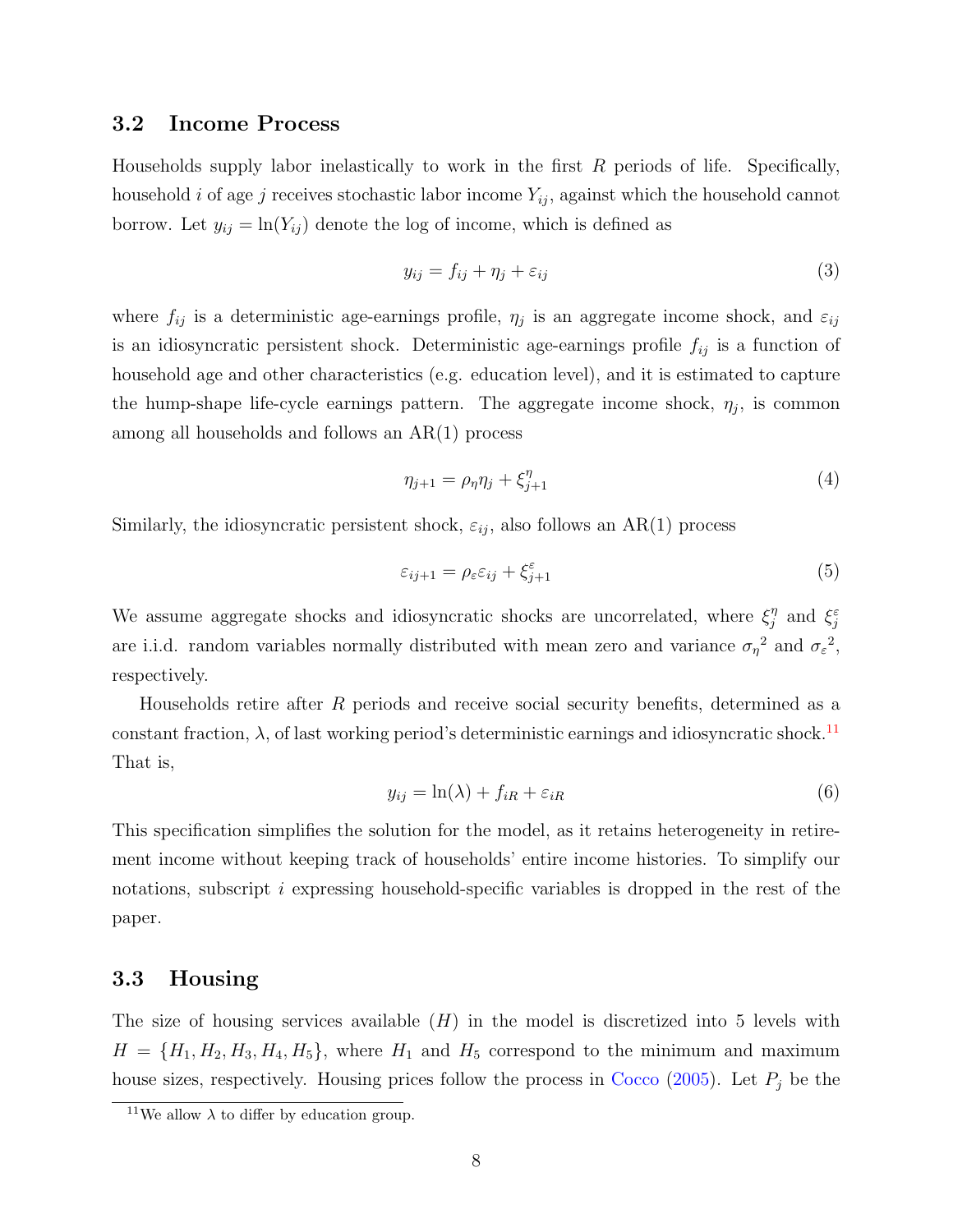price per unit of housing in period  $j$ , measured in terms of non-durable consumption goods (the numeraire). Hence, a house of size  $h \in H$  is valued at  $P_i h$ . Let  $p_i = \log(P_i)$  be the period j log price of one unit of housing and  $\tilde{p}_j = p_j - g(j-1)$  be the detrended log price of housing, where g is a constant growth rate of house price over time. As in  $Cocco (2005)$  $Cocco (2005)$  $Cocco (2005)$ , we assume that fluctuations in house prices are perfectly positively correlated with aggregate labor income shocks, and uncorrelated with households' idiosyncratic income shocks.<sup>[12](#page-8-0)</sup>

Housing services can be obtained either by renting or owning. Let  $DR_j \in \{0, 1\}$  denote a household's housing tenure choice in period j, with  $DR<sub>j</sub> = 1$  indicates renting a house and  $DR_j = 0$  indicates owning a house. During their working lives  $(j \leq R)$ , households can choose to be a renter or an owner. They also make decisions on house size. We assume that rental housing is generally in smaller units than owner-occupied housing, similar to the setup in [Gervais](#page-27-3) [\(2002\)](#page-27-3). Let  $h_j$  denote the house size choice in period j, such that

<span id="page-8-3"></span>
$$
h_j = \begin{cases} \in \{H_1, H_2, H_3\} & \text{if } DR = 1 \text{ (center)}\\ \in \{H_2, H_3, H_4, H_5\} & \text{if } DR = 0 \text{ (owner)} \end{cases}
$$
(7)

After retirement  $(j > R)$ , we assume that renters are not allowed to purchase houses and they only make decisions on the rental house size.<sup>[13](#page-8-1)</sup> Retired homeowners can choose to be owners or become renters. If they continue to be owners, they can choose to stay in their own houses or downsize to a smaller unit.

Renters pay a fraction  $\phi$  of the house value as the periodic rental cost. Households can choose to purchase a house through a traditional N-period mortgage with a fixed mortgage interest rate at  $r_m$ .<sup>[14](#page-8-2)</sup> Let *n* denote the period in which the current house is purchased. Households pay a fraction  $\theta_n^D$  of the house value as down payment at period n. Working-age households can choose their down payment ratio from 5 choices ranged from 10% to 100%. Hence, there is a minimum down payment requirement. Retired homeowners who choose to downsize are required to pay their new homes in full. Down payment decision for home

<span id="page-8-0"></span> $12$ The assumption of correlation equal to 1 greatly simplifies the solution of the problem. Using PSID data, [Cocco](#page-27-8) [\(2005\)](#page-27-8) estimates the correlation to be 0.553 and significant at the 2% level.

<span id="page-8-1"></span><sup>&</sup>lt;sup>13</sup>As suggested in [Nakajima and Telyukova](#page-29-9) [\(2012\)](#page-29-9), only a very small proportion of renters buy houses late in life.

<span id="page-8-2"></span><sup>&</sup>lt;sup>14</sup>A 30-year fixed rate mortgage is common in the United States. For more complicate mortgage choice problem, see [Chambers, Garriga, and Schlagenhauf](#page-26-9) [\(2009c\)](#page-26-9). To make the model tractable, we do not allow mortgage default and refinancing, which is the focus in [Agarwal, Driscoll, and Laibson](#page-26-10) [\(2013\)](#page-26-10), [Chen,](#page-27-11) [Michaux, and Roussanov](#page-27-11) [\(2013\)](#page-27-11), [Khandani, Lo, and Merton](#page-28-8) [\(2013\)](#page-28-8) and [Campbell and Cocco](#page-26-11) [\(2015\)](#page-26-11).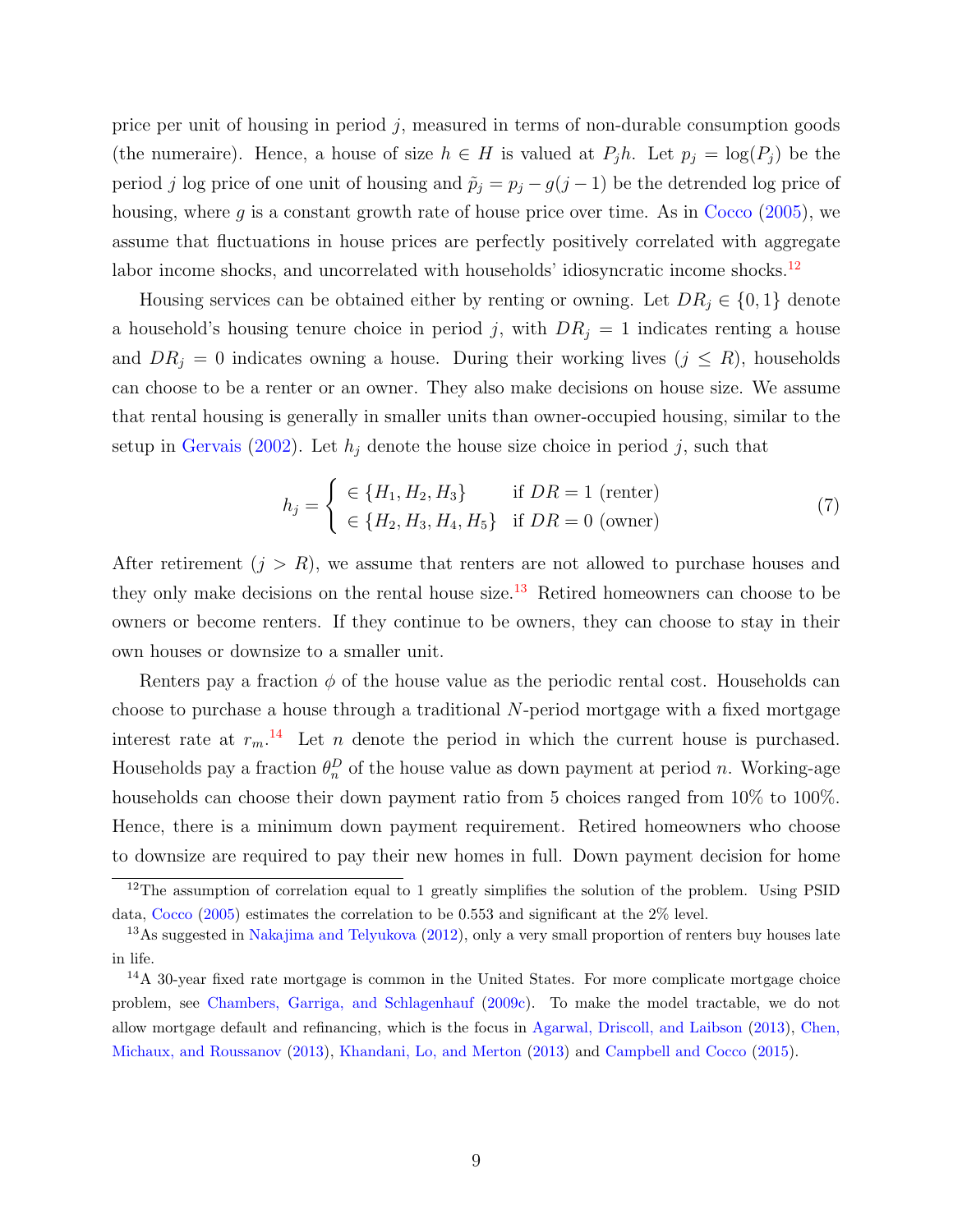buyers is formulated as

$$
\theta_n^D = \begin{cases} \in \{0.1, 0.2, 0.5, 0.75, 1\} & \text{if } n \le R \\ 1 & \text{if } n > R \end{cases}
$$
 (8)

The initial housing value is captured by three parameters: the house size  $(h)$ , the period of house purchase  $(n)$ , and the housing price shock in that period  $(\tilde{p}_n)$ . The initial loan principle, denoted by  $L$ , for a house of size h before any mortgage payment is given by

$$
L = \begin{cases} (1 - \theta_n^D)e^{g(n-1) + \tilde{p}_n}h & \text{if } n \in [1, R] \\ 0 & \text{otherwise} \end{cases}
$$
(9)

This mortgage contract is characterized by a constant mortgage payment over the length of the mortgage, which results in an increasing amortization schedule of the principal and a decreasing schedule for interest payments. Mortgage payment in period  $j$  is defined as

<span id="page-9-1"></span>
$$
M_j = \begin{cases} \frac{r_m L(1+r_m)^N}{(1+r_m)^{N}-1} & \text{if } n \in [1, R] \text{ and } n \le j \le (n+N-1) \\ 0 & \text{otherwise} \end{cases}
$$
(10)

Mortgage payment  $M_j$  can further be decomposed into principal payment  $E_j$  and mortgage interest payment  $I_j$ , with  $M_j = E_j + I_j$ . The principle payment and interest payment in period  $j$  are given as

$$
E_j = \begin{cases} \frac{r_m L(1+r_m)^{j-n}}{(1+r_m)^{N}-1} & \text{if } n \in [1, R] \text{ and } n \le j \le (n+N-1) \\ 0 & \text{otherwise} \end{cases} \tag{11}
$$

and

<span id="page-9-3"></span>
$$
I_j = \begin{cases} \frac{r_m L \left[ (1+r_m)^N - (1+r_m)^{j-n} \right]}{(1+r_m)^N - 1} & \text{if } n \in [1, R] \text{ and } n \le j \le (n+N-1) \\ 0 & \text{otherwise} \end{cases} \tag{12}
$$

The remaining loan principle,  $LL_j$  after mortgage payment in period j is

<span id="page-9-2"></span>
$$
LL_j = \begin{cases} \frac{L[(1+r_m)^N - (1+r_m)^{j-n+1}]}{(1+r_m)^N - 1} & \text{if } n \in [1, R] \text{ and } n \le j \le (n+N-1) \\ 0 & \text{otherwise} \end{cases} \tag{13}
$$

Housing transaction is endogenous in the model. To capture realtor fees and other costs associated with housing transaction, selling and buying a house are associated with transaction costs that equal to  $\theta^S$  and  $\theta^B$  fraction of house value, respectively. If a homeowner desires to own a house of different size, her existing house must be sold and the full mortgage balance becomes due upon the sale of it.<sup>[15](#page-9-0)</sup> Homeowners also pay  $\delta$  proportion of house value as annual maintenance costs and property tax at rate  $\tau$ .

<span id="page-9-0"></span><sup>15</sup>We assume there in no tax on housing capital gains.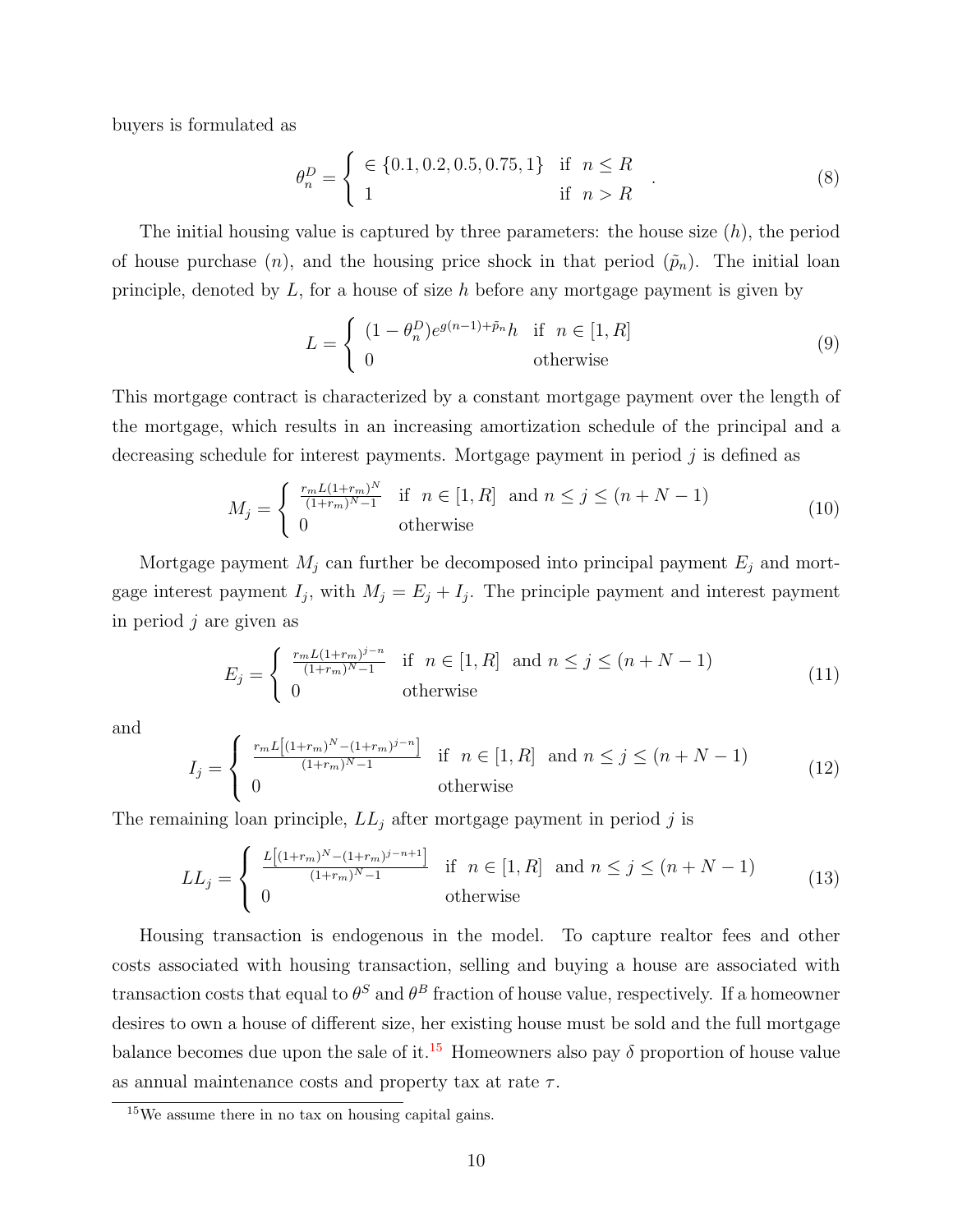Housing expenditure depends on a household's tenure choice. Let  $x_j$  denote a household's expenditure on housing in period  $j$ . There are five different situations regarding the household's housing tenure status: (1) a household is a renter in both last period and current period  $(DR_{j-1} = DR_j = 1);$  (2) a household was a homeowner in last period and becomes a renter in current period  $(DR_{j-1} = 0, DR_j = 1)$ , (3) a household was a renter in last period and is an owner current period  $(DR_{j-1} = 1, DR_j = 0)$ , (4) a household is owner in both periods and stays in the same house  $(DR_{j-1} = DR_j = 0$  and  $h_{j-1} = h_j)$ , and (5) a household is owner in both periods but changed house size in current period  $(DR_{j-1} = DR_j = 0$  and  $h_{j-1} \neq h_j$ ). Hence, the household expenditure on housing (net of equity on previously owned house when there is a house sale in current period) is given by

<span id="page-10-1"></span>
$$
x_{j} = \begin{cases} \phi P_{j}h & \text{if } DR_{j-1} = DR_{j} = 1\\ \phi P_{j}h_{j} + LL_{j-1} - (1 - \theta^{S})P_{j}h_{j-1} & \text{if } DR_{j-1} = 0 \text{ and } DR_{j} = 1\\ M_{j} + (\theta^{B} + \theta_{j}^{D} + \tau + \delta) P_{j}h_{j} & \text{if } DR_{j-1} = 1 \text{ and } DR_{j} = 0\\ M_{j} + (\tau + \delta) P_{j}h_{j} & \text{if } DR_{j-1} = DR_{j} = 0 \text{ and } h_{j} = h_{j-1}\\ M_{j} + (\theta^{B} + \theta_{n}^{D} + \tau + \delta) P_{j}h_{j} & \text{if } DR_{j-1} = DR_{j} = 0 \text{ and } h_{j} \neq h_{j-1}\\ + LL_{j-1} - (1 - \theta^{S})P_{j}h_{j-1} & \end{cases}
$$
(14)

where  $M_j$  is the mortgage payment in period j as defined in equation [\(10\)](#page-9-1), and  $LL_{j-1}$  is the remaining loan principle in period  $j - 1$  defined in equation [\(13\)](#page-9-2).

### 3.4 Tax-deferred Account and Taxable Account

All households have access to two types of accounts: a tax-deferred account (TDA) and a taxable account (TA). Each period of their working lives, households can contribute their pretax labor income to TDA, up to  $\bar{q}$  fraction of their current income. Assets withdrawn from TDA prior to age 60 ( $j < R-4$ ) is subject to early withdrawal penalty at rate  $pen \in (0,1)$ , in addition to the ordinary income tax incurred. Households are not allowed to contribute to TDA after retirement, and they decide the amount of withdrawals from TDA and pay tax on the withdrawals at ordinary income tax rate.<sup>[16](#page-10-0)</sup> There is a minimum required distribution after age 70  $(j > R + 6)$ .

<span id="page-10-0"></span>The amount of assets in TDA at the beginning of period j is denoted by  $a_j^D$ . Let  $q_j$  denote

 $16\text{We do not model penalty-free early withdrawal from TDA and household loans against their TDA assets}$ because the magnitude of these are very small in reality.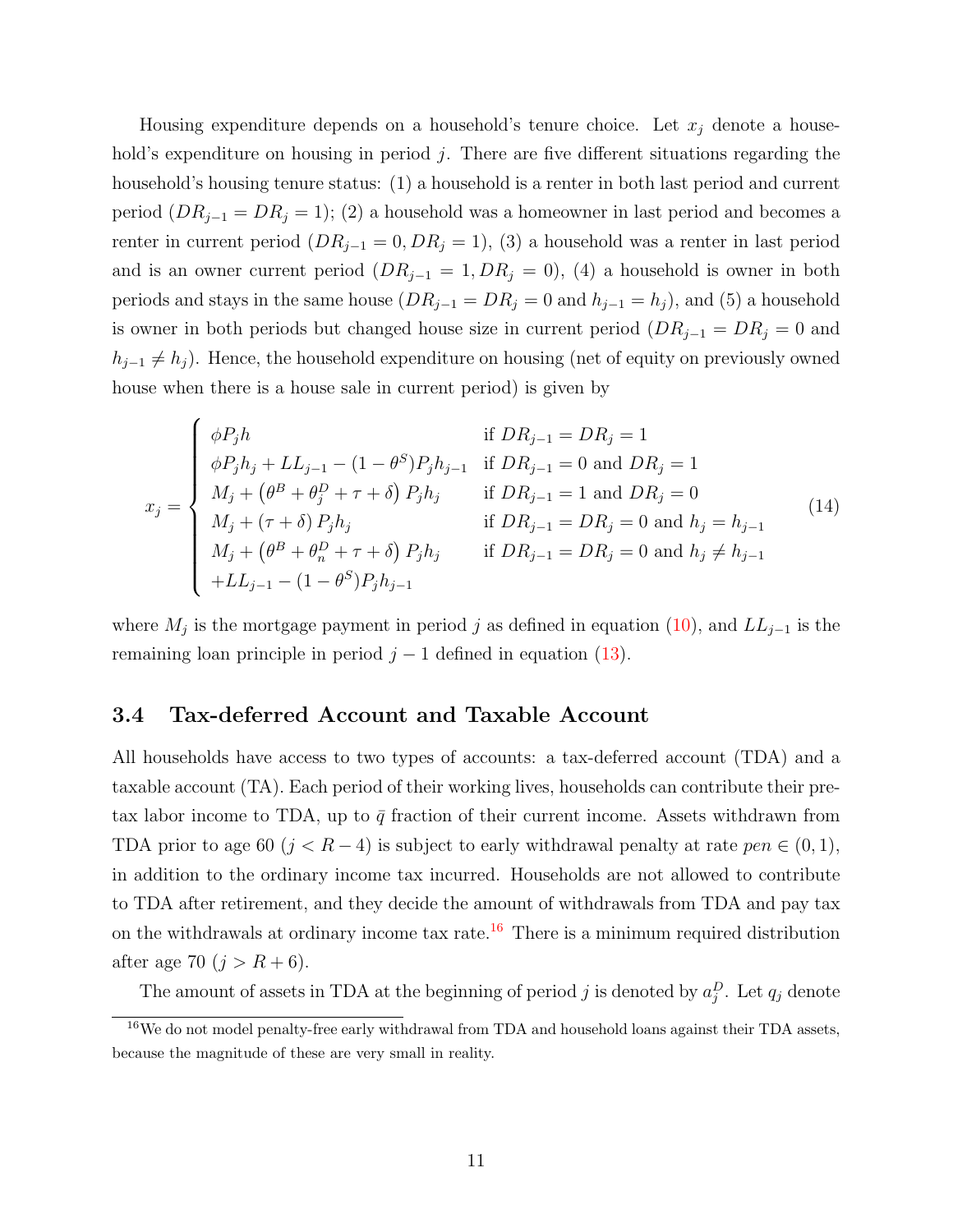a household's contributions to TDA in period j, with  $q_j < 0$  implies asset withdrawals. Thus,

$$
q_j \in \begin{cases} \begin{bmatrix} -a_j^D, \bar{q} * Y_j \end{bmatrix} & \text{if } j \le R\\ \begin{bmatrix} -a_j^D, 0 \end{bmatrix} & \text{if } j \ge R + 1 \text{ and } j \le R + 6\\ \begin{bmatrix} -a_j^D, -\frac{1}{J-j+1}a_j^D \end{bmatrix} & \text{if } j > R + 6 \end{cases} \tag{15}
$$

where  $\frac{1}{J-j+1}$  is the minimum withdrawal rate after age 70.

Employers also match a fraction,  $\tilde{q}$ , of employee's contributions. However, employer matching only applies to employee's contribution up to 6% of the employee's labor income. Therefore, the employer's contributions  $(q_j^E)$  are

$$
q_j^E = \begin{cases} \min(\tilde{q} * q_j, \tilde{q} * 0.06 * Y_j) & \text{if } j \in [1, R] \text{ and } q_j > 0\\ 0 & \text{otherwise} \end{cases}
$$
(16)

We do not consider the household's investment decision between stocks and bonds in either account and assume assets earn a constant rate of return,  $r$ , in both TDA and TA. The law of motion of assets in TDA is

$$
a_{j+1}^D = \begin{cases} (1+r)(a_j^D + q_j + q_j^E) & \text{if } j \le R \\ (1+r)(a_j^D + q_j) & \text{if } j > R \end{cases}
$$
(17)

Let  $a_j^T$  be the financial wealth in the TA plus current labor income at the beginning of period j (before current TDA contributions/withdrawals, tax payments, and consumption). The law of motion of assets in the TA is

$$
a_{j+1}^T = (1+r) \left[ a_j^T - c_j - x_j - q_j - \Gamma_j \right] + Y_{j+1}
$$
\n(18)

where  $x_j$  is a household's expenditure on housing defined in equation [\(14\)](#page-10-1) and  $\Gamma_j$  is the total tax liabilities which will be discussed in section [3.5.](#page-12-0) Both TDA and TA are subject to zero borrowing constraint such that

$$
a_j^T \ge Y_j \text{ and } a_j^D \ge 0 \text{ for all } j. \tag{19}
$$

When households are born in the model, they are endowed with random idiosyncratic initial wealth  $a_0^T$ . When a household dies, it may leave estate. For simplicity, we abstract from the estate tax. The estate left by a household who dies at age  $j$  is

$$
W_j = \begin{cases} a_j^T + a_j^D + (1 - \theta^S) P_j h_{j-1} - L L_{j-1} & \text{if } DR_{j-1} = 0\\ a_j^T + a_j^D & \text{if } DR_{j-1} = 1 \end{cases}
$$
(20)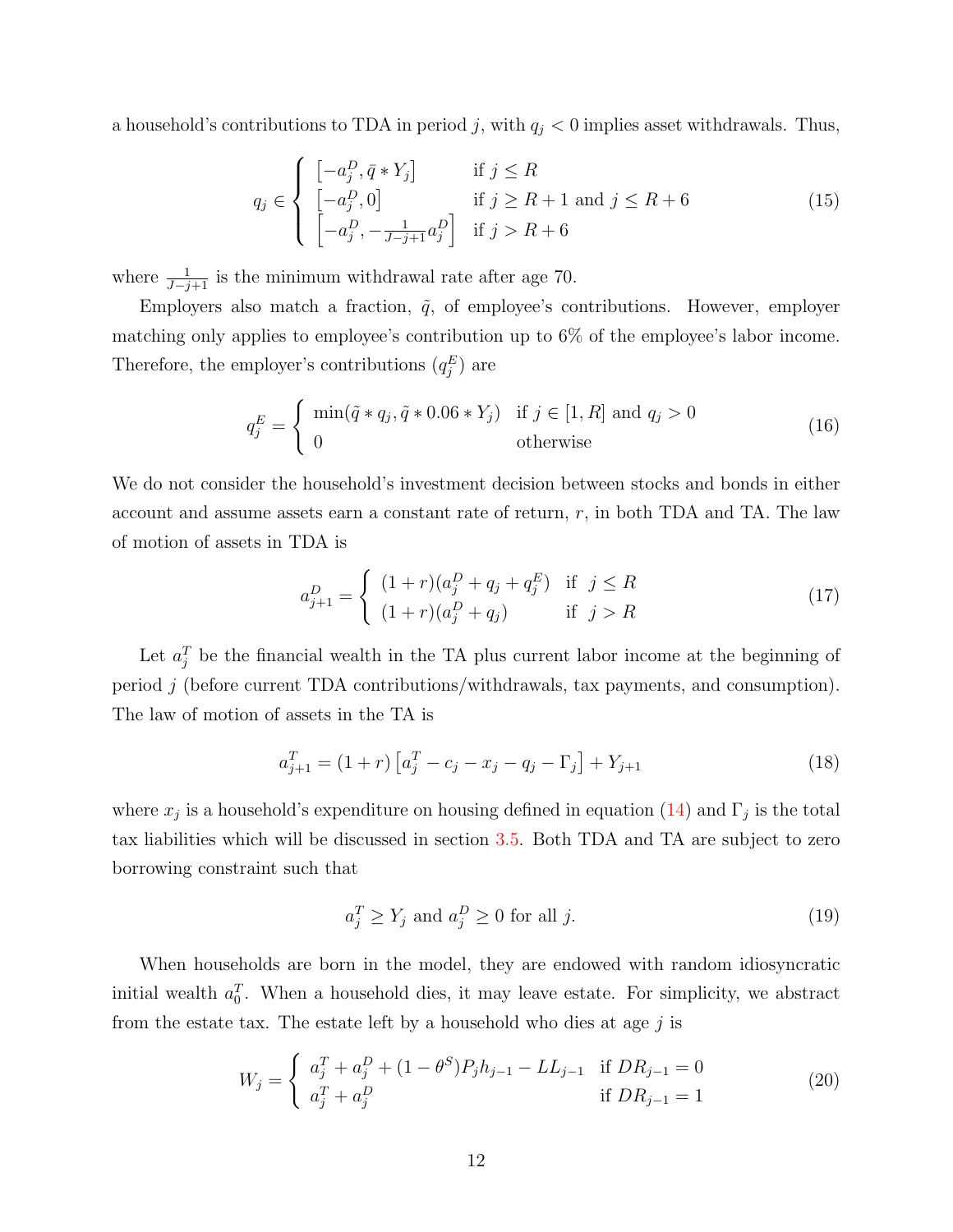#### <span id="page-12-0"></span>3.5 Taxes

A household's tax liability consists of three parts. First, household income is taxed through a piece-wise linear progressive income tax system,  $T(\cdot)$ . Total income is defined as the sum of interest income in TA, the household's labor income, and funds withdrawn from TDA. Income contributed to TDA is tax deductible. For homeowners, mortgage interest payments and property taxes are also deductible. Adjusted gross income, AGI, subject to income tax is defined as total income minus total amount of deductions, such that

<span id="page-12-2"></span>
$$
AGI_j = \begin{cases} r\left(\frac{a_j^T - Y_j}{1+r}\right) + Y_j - q_j - I_j - \tau P_j h & \text{if } DR_j = 0\\ r\left(\frac{a_j^T - Y_j}{1+r}\right) + Y_j - q_j & \text{if } DR_j = 1 \end{cases}
$$
\n
$$
(21)
$$

where  $q_j$  is the contributions to (withdrawals from) TDA,  $I_j$  is mortgage interest payments defined in equation [\(12\)](#page-9-3), and  $\tau P_j h$  is the property tax. The marginal income tax rates depend on the AGI. Let  $IC = \{IC_1, IC_2, IC_3, IC_4, IC_5\}$  be the cutoff points of the tax brackets. Let  $\tau_1, \tau_2, \tau_3, \tau_4$ , and  $\tau_5$  denote corresponding marginal tax rates. Suppose  $AGI_j \in (IC_3, IC_4]$ . Then, income tax payment  $T(AGI_j) = \tau_1 (IC_2 - IC_1) + \tau_2 (IC_3 - IC_2) + \tau_3 (AGI_j - IC_3)$ .

Second, households also pay payroll taxes. Let  $\tau_{ss}$  be the payroll tax rate and  $Y_{ss}$  be the maximum earnings that are subject to payroll tax. Third, the early withdrawal penalty for households who withdraw funds from TDA before age  $R-4$  should also be included in the tax payments. Hence, the total tax liability of a household is defined as

<span id="page-12-1"></span>
$$
\Gamma_j = \begin{cases}\nT(AGI_j) + \min(\tau_{ss} * Y_j, \tau_{ss} * Y_{ss}) - pen * q_j & \text{if } q_j < 0 \text{ and } j < R - 4 \\
T(AGI_j) + \min(\tau_{ss} * Y_j, \tau_{ss} * Y_{ss}) & \text{otherwise}\n\end{cases} \tag{22}
$$

### 3.6 Household Problem

In each period j, households choose their consumption  $(c_j)$ , contributions to TDA  $(q_j)$ , housing tenure choice  $(DR_j)$ , housing size  $(h_j)$ , and down payment  $(\theta_n^D)$ . The decisions in period j are based on the following state variables: the aggregate income shock  $(\eta_i)$ , the idiosyncratic income shock  $(\varepsilon_{ij})$ , the wealth levels in the TA  $(a_j^T)$  and TDA  $(a_j^D)$  at the beginning of the period, housing tenure choice last period  $(DR_{j-1})$ , housing size last period  $(h_{j-1})$ , the period in which the household buys the current house  $(n)$ , the house price shock in the period when a household buys a house  $(\tilde{p}_n)$ , and the down payment ratio at the time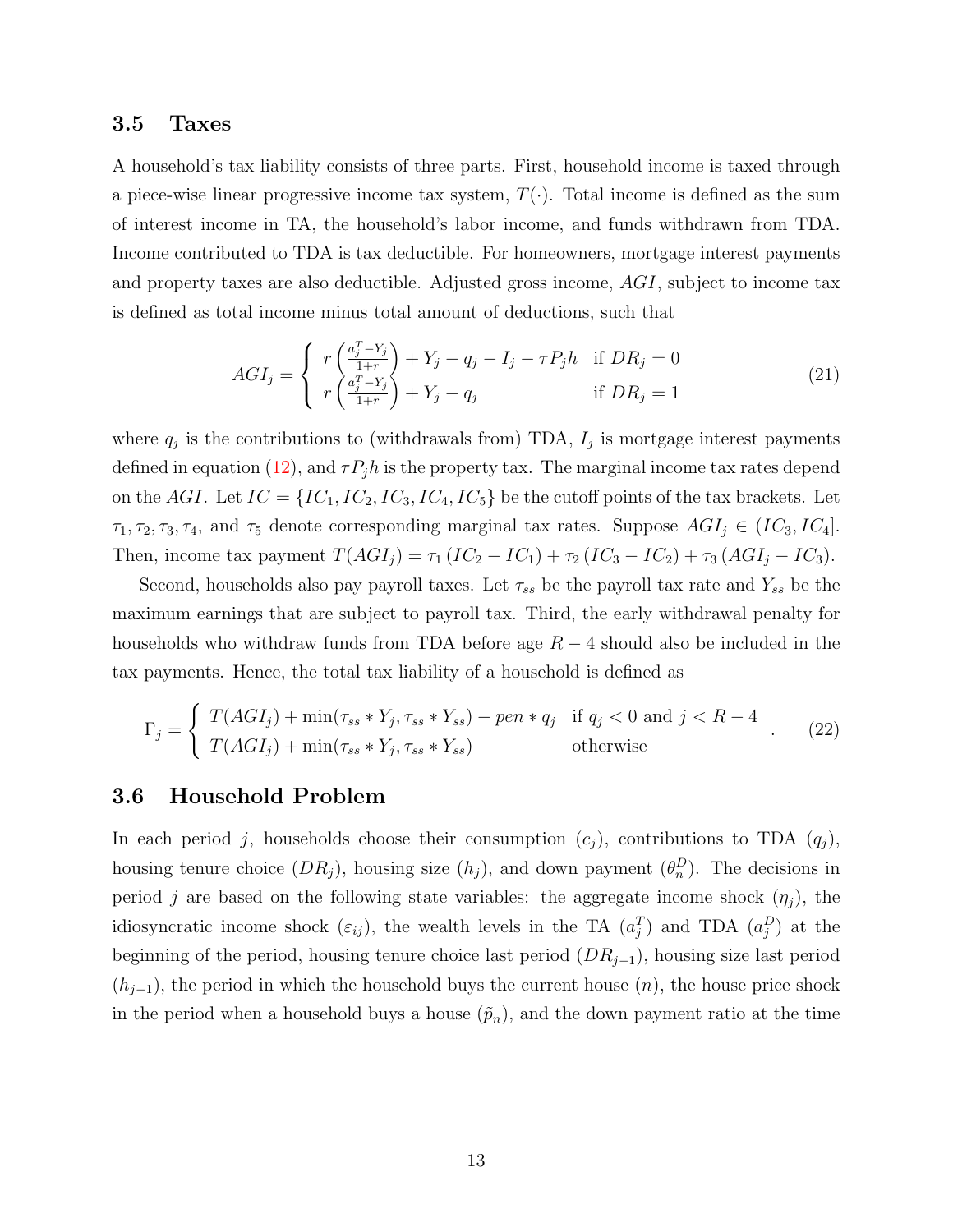of purchase  $(\theta^D)$ . The household's decision problem in recursive form is written as

<span id="page-13-1"></span>
$$
V(j, \eta_j, \varepsilon_j, a_j^T, a_j^D, DR_{j-1}, h_{j-1}, n, \tilde{p}_n, \theta_n^D)
$$
  
= 
$$
\max_{c_j, q_j, DR_j, h_j, \theta_n^D} \frac{\left(c_j^{1-\omega}h_j^{\omega}\right)^{1-\gamma}}{1-\gamma} + \beta s_{j+1} E_j \left[V(j+1, \eta_{j+1}, \varepsilon_{j+1}, a_{j+1}^T, a_{j+1}^D, DR_j, h_j, n, \tilde{p}_n, \theta_n^D)\right] + \beta (1 - s_{j+1}) \frac{\left(W_{j+1}\right)^{1-\gamma}}{1-\gamma}
$$
 (23)

subject to income processes  $(3)$  to  $(6)$  and constraints  $(7)$  to  $(22)$ , in addition to the nonnegativity constraint on consumption. A more detailed explanation about the decision problem conditional on a household's tenure choice is relegated to Appendix B.

## <span id="page-13-0"></span>4 Parametrization

In this section, we outline our choice of benchmark parameter values. All nominal values are adjusted to 2007 dollars by the Consumer Price Index. Table [1](#page-30-0) summarizes our benchmark parameter values.

#### 4.1 Demographics and Preferences

Households enter the model at age 25, work until age 64, begin to receive retirement benefits at age 65, and live at most up to age 95. A model period is set to one year, thus  $J = 71$ and  $R = 40$ . We use year 2000 life table of the National Center for Health Statistics to parameterize the conditional survival probabilities.

The annual discount factor  $\beta$  is 0.96. The coefficient of relative risk aversion  $\gamma$  is 2, which falls in the range of 1–3 widely used in the macroeconomic literature. Households' preference for housing relative to non-durable consumption goods,  $\omega$ , is set at 0.2, following [Li and Yao](#page-28-2) [\(2007\)](#page-28-2) and [Yao and Zhang](#page-29-5) [\(2005\)](#page-29-5).

### 4.2 Income Process

Households have different labor income profiles conditional on their education levels. For households with assets in TDA in the 2007 SCF, 64% of household heads have grades of 14 years or more, 30% have grades of 12–13 years, and 6% have grades of less than 12 years. As the proportion of households with less than high school education is small, we assume that households with college and high school education account for 64% and 36% of total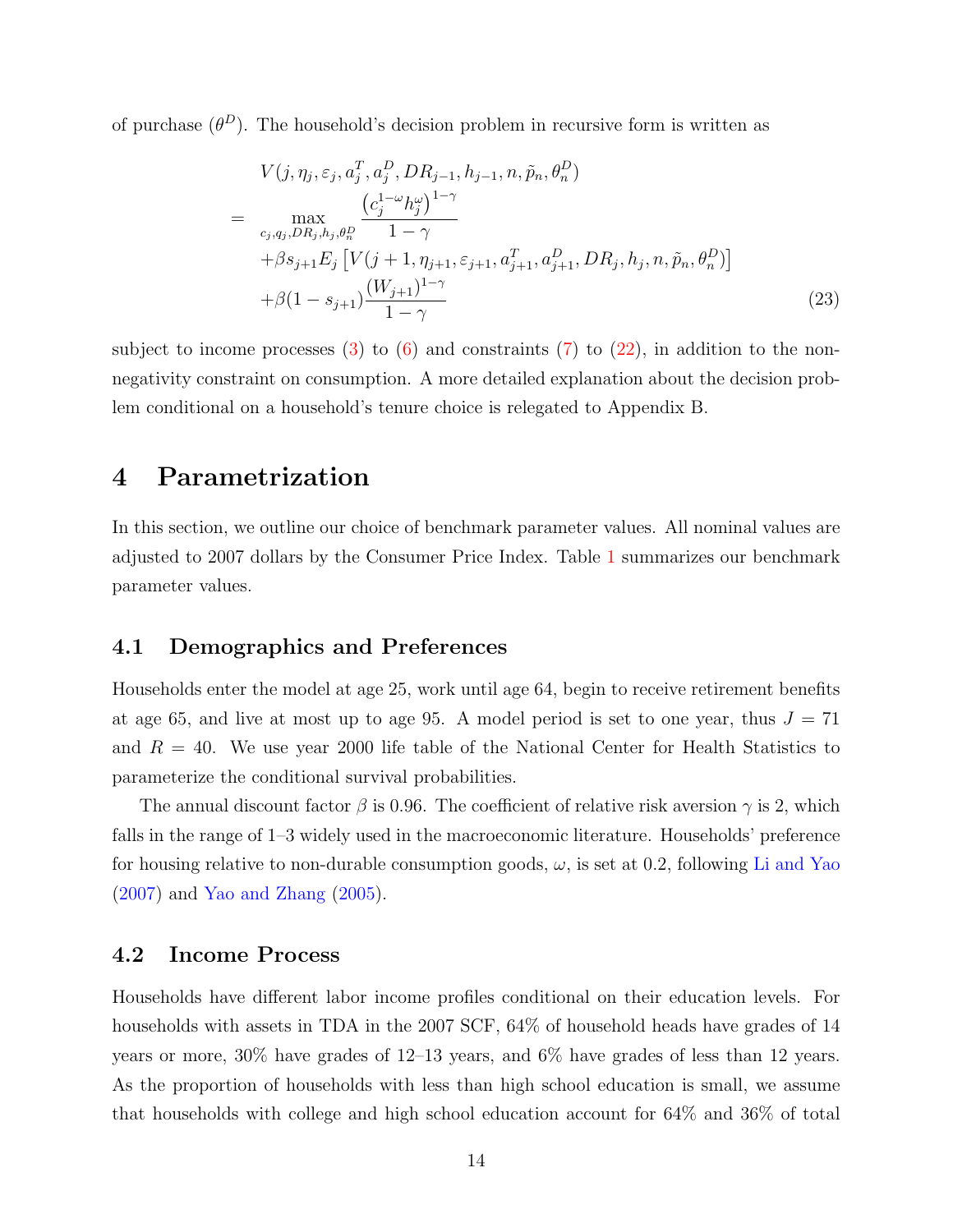households, respectively. The corresponding parameter values for the age-earnings profiles of these two groups are taken from [Cocco, Gomes, and Maenhout](#page-27-12) [\(2005\)](#page-27-12). The median income of period-1 households is set at  $$38,000$  and normalized to 1 in our model.<sup>[17](#page-14-0)</sup>

The remaining parameters of the labor income process in working periods are  $\rho_n$ ,  $\sigma_n$ ,  $\rho_{\varepsilon}$ , and  $\sigma_{\varepsilon}$ . For aggregate income shock, we set  $\rho_{\eta} = 0.748$ , and the standard deviation of aggregate income shock  $\sigma_{\eta} = 0.019$ . These values are taken from [Cocco](#page-27-8) [\(2005\)](#page-27-8) who estimates these parameters using the Panel Study of Income Dynamics (PSID). For the idiosyncratic persistent income shock, we set  $\rho_{\varepsilon} = 0.973$  and  $\sigma_{\varepsilon} = 0.133$ . These values are from [Heathcote, Storesletten, and Violante](#page-28-9) [\(2010\)](#page-28-9). We discretize the income shocks using the Tauchen method outlined in [Adda and Cooper](#page-26-12) [\(2003\)](#page-26-12).<sup>[18](#page-14-1)</sup>

During retirement, the social security replacement rate for high school graduate  $(\lambda_{\rm HS})$  and college graduate  $(\lambda_{\text{COL}})$  is 0.6 and 0.4, respectively (Díaz and Luengo-Prado, [2008;](#page-27-4) [Munnell](#page-29-10) [and Soto,](#page-29-10) [2005\)](#page-29-10).

### 4.3 Housing

In order to parameterize the levels of house size, we look at households in the 2007 SCF and focus on households with a TDA and household heads aged 25–64. For these households, we compute the ratio of reported house value to the median non-financial income of households with TDA and with heads aged 24–25. The ratio at the bottom 10 percentile is about 2. Hence, we set the minimum house size in the model at 2 times of median labor income of period 1 households. We use 5 points to approximate the levels of house size corresponding to 2, 4, 6, 8, and 10 times of median income in model period 1. Following [Cocco](#page-27-8) [\(2005\)](#page-27-8), the annual growth rate of house prices q is set at  $1\%$  and the standard deviation of house prices is 6.2%.

House maintenance cost parameter  $\delta$  is set at 1.5% as in [Yao and Zhang](#page-29-5) [\(2005\)](#page-29-5). For housing transaction costs,  $\theta^S$  is set at 6% for sellers and  $\theta^B$  at 1.5% for buyers. The property tax  $\tau$  for homeowners is set at 1%. We set the rental cost,  $\phi$ , at 6.5% of the value of the house, which falls in the range 6.0–7.5% used in [Yao and Zhang](#page-29-5) [\(2005\)](#page-29-5) and [Li and Yao](#page-28-2) [\(2007\)](#page-28-2).

<span id="page-14-0"></span><sup>&</sup>lt;sup>17</sup>We also need to specify households' initial wealth  $a_0^T$  in the model. We look at households with heads aged 23–24 in the 2001–2007 SCFs and compute the net worth distribution for these households by education group. We then randomly assign their net worth to period 1 households (age 25) in the model by education group using the same distribution.

<span id="page-14-1"></span><sup>&</sup>lt;sup>18</sup>The aggregate income shock is approximated by a 3-state Markov process, while the idiosyncratic persistent income shock by a 5–state Markov process.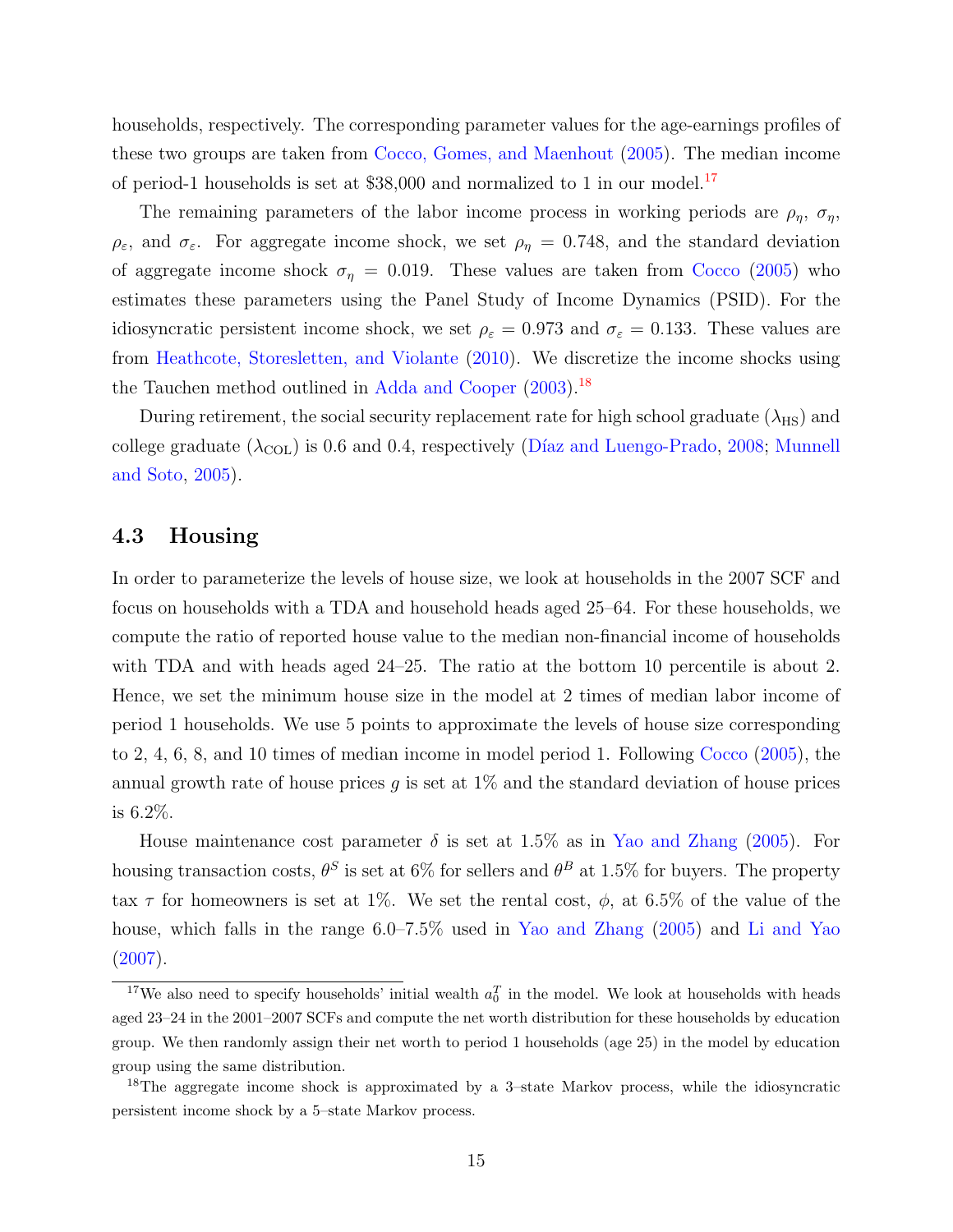The length of a traditional fixed rate mortgage contract is  $N=30$  years, following [Cham](#page-26-3)[bers, Garriga, and Schlagenhauf](#page-26-3) [\(2009a\)](#page-26-3). Mortgage interest premium is 2.7%, according to the average mortgage interest premium over the rate on certificate of deposit from 1998 to 2007 [\(IMF,](#page-28-10) [2010\)](#page-28-10). The rate of return for savings in both TA and TDA is set at 2%. Thus, the mortgage interest rate  $r_m$  is 4.7%. The minimum down payment ratio  $\theta^D$  is set at 10% as in [Yang](#page-29-3)  $(2009)$ .

### 4.4 Tax-deferred Accounts

Households can make contributions to TDA in their working periods. [Joulfaian and Richard](#page-28-11)[son](#page-28-11) [\(2001\)](#page-28-11) find that 85% of households contributed less than 10% of their income and the average employee contribution rate is 5.9%. Thus we set the contribution limit,  $\bar{q}$ , to 8% of annual labor earnings in the benchmark model. Sensitivity analysis on increasing the contribution limit is conducted in latter section. The employer matching rate,  $\tilde{q}$ , is set at 33.3% of an employee's contributions (up to 6% of the employee's labor income). We use this relatively low matching rate to reflect the fact that not all employers provide matching. Adding employee contributions and employer matching together, a maximum of 10% of employee's labor income can be contributed to TDA each period in the benchmark. According to the U.S. regulations early withdrawal penalty, pen, is 10%, penalty-free withdrawal starts at age 60 ( $R-4$ ) and mandatory TDA withdrawal starts after age 70 ( $R+6$ ).

### 4.5 Income and Payroll Taxes

Income tax system in the model mimics the federal income tax code in the United States, prevailing in 1993–2000. We follow the U.S. income tax code in year 2000. To be consistent with other monetary variables, taxable income thresholds are converted to 2007 dollars using the consumer price index. Table [2](#page-31-0) describes the cutoff points of the tax brackets and the marginal tax rates. There are five tax brackets, with marginal tax rates of 15%, 28%, 31%, 36%, and 39.6% corresponding to taxable income thresholds at \$52,800, \$127,600, \$194,400, and \$347,200, respectively. Personal exemptions in income tax are also considered in our calculation. We take the case of a household comprised of a couple filing jointly and set total personal exemptions to \$8,850. Payroll tax rates and maximum taxable earnings for payroll tax are taken from the Old-Age, Survivors, and Disability Insurance (OASDI) program in 1968–2007. We use the average tax rate for employees (5.60%) and the average real maximum taxable earnings (\$74,160) to compute the payroll taxes.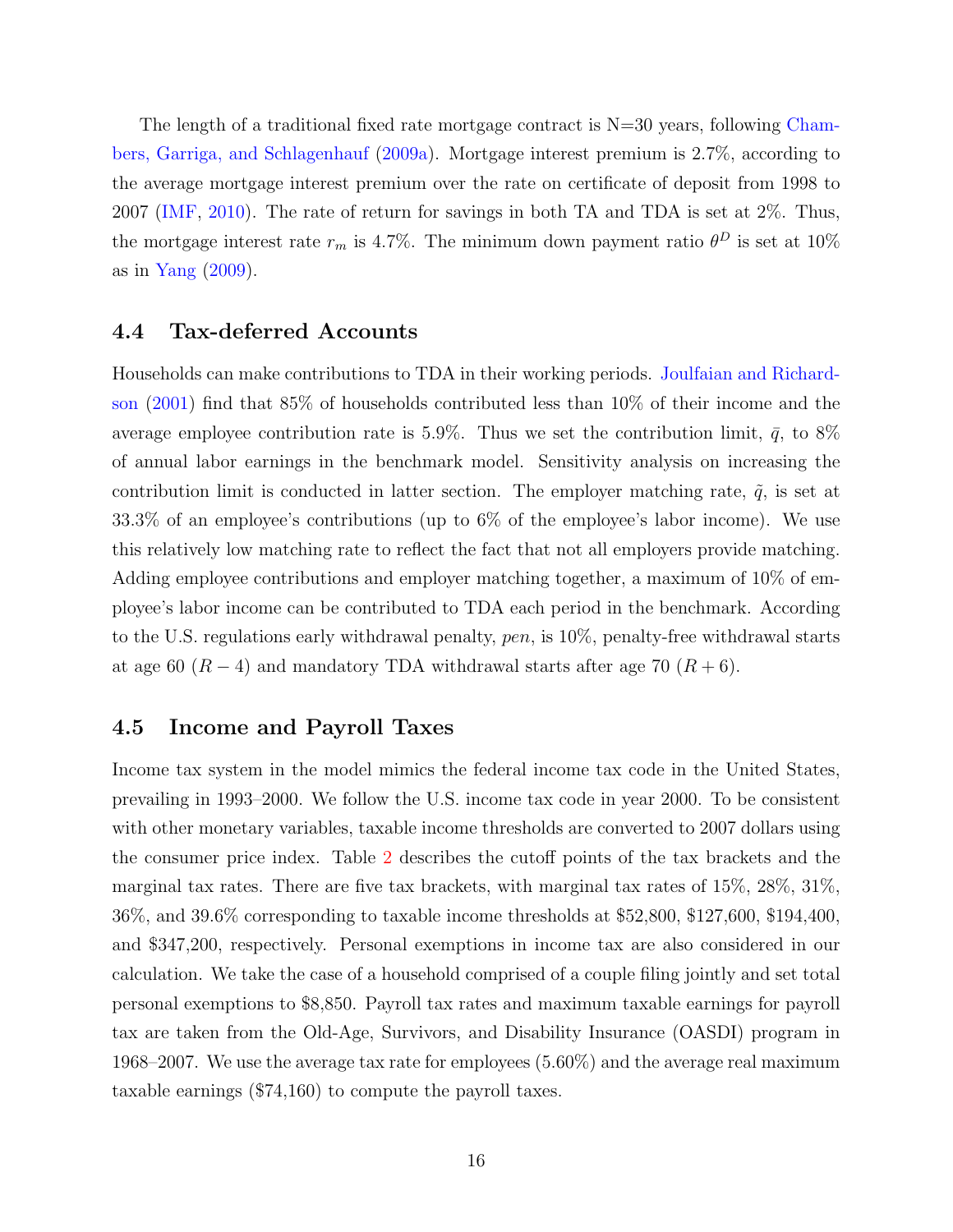## <span id="page-16-0"></span>5 Benchmark Results

We focus on the stationary distribution and solve the model numerically. Data and results from model simulation are reported in Table [3](#page-31-1) and graphically presented in Figure [3](#page-35-0) and Figure [4.](#page-35-1)

The model generates home ownership rates that are broadly consistent with the data for households between ages 25 and 64. The only notable difference is that the ownership rate for the youngest age group (age 25–34) is lower in the model than in the data (43% vs. 62%). A few factors may contribute to this difference. In reality, some households purchase their houses by paying a much lower down payment than assumed in the model, for example through sub-prime mortgages. Also, the initial wealth used in the model are net of any outstanding debt including student loans, which are amortized with favorable interest rates in reality. Thus, young households in the model have stricter credit constraints and reduce their ability to make down payments.

The model also delivers reasonable results in the life-cycle pattern of *homeowner's* net worth composition. It generates a decreasing fraction of net worth in home equity, an increasing fraction in TDA wealth, and a relatively small fraction in TA wealth over the life-cycle (before retirement). In terms of levels, the model also delivers net worth ratios similar to the data with two exceptions. First, the home equity/net worth ratio for the youngest cohort in the model  $(73.9\%)$  is higher than that in the data  $(60.7\%)$ , which is likely due to the fact that some households in the reality pay lower down payments. Second, the TDA/net worth ratio in the model is higher than that in the data for the oldest cohort, and we attribute this deviation to the history of TDA. Since TDA such as IRA and  $401(k)$  only started to become popular in early 1980s, not all households between ages 55–64 have TDA throughout their work lives and be able to utilize that to the full extent.<sup>[19](#page-16-1)</sup> In this sense, our model predicts that the importance of TDA wealth for future generations will be higher as a longer period of their work lives will be covered by TDA. Nevertheless, the TDA share of net worth is relatively low over most of a household's life-cycle and the majority of household wealth consists of home equity. Our model also shows that homeowners have higher income than renters. The median income for homeowners is 1.9 times of that for renters in the model, which is close to 1.8 times reported in the [20](#page-16-2)07 SCF.<sup>20</sup>

<span id="page-16-1"></span>Overall, our benchmark results closely resemble the facts presented in section [2.](#page-4-0) In this

 $19$ For keeping this already high-dimensional model tractable, we do not incorporate stochastic TDA eligibility. For papers with stochastic eligibility, see [Zhou](#page-29-11) [\(2012\)](#page-29-11).

<span id="page-16-2"></span> $^{20}$ In general, renters hold more wealth in TDA than in TA in the model, which is consistent with the data.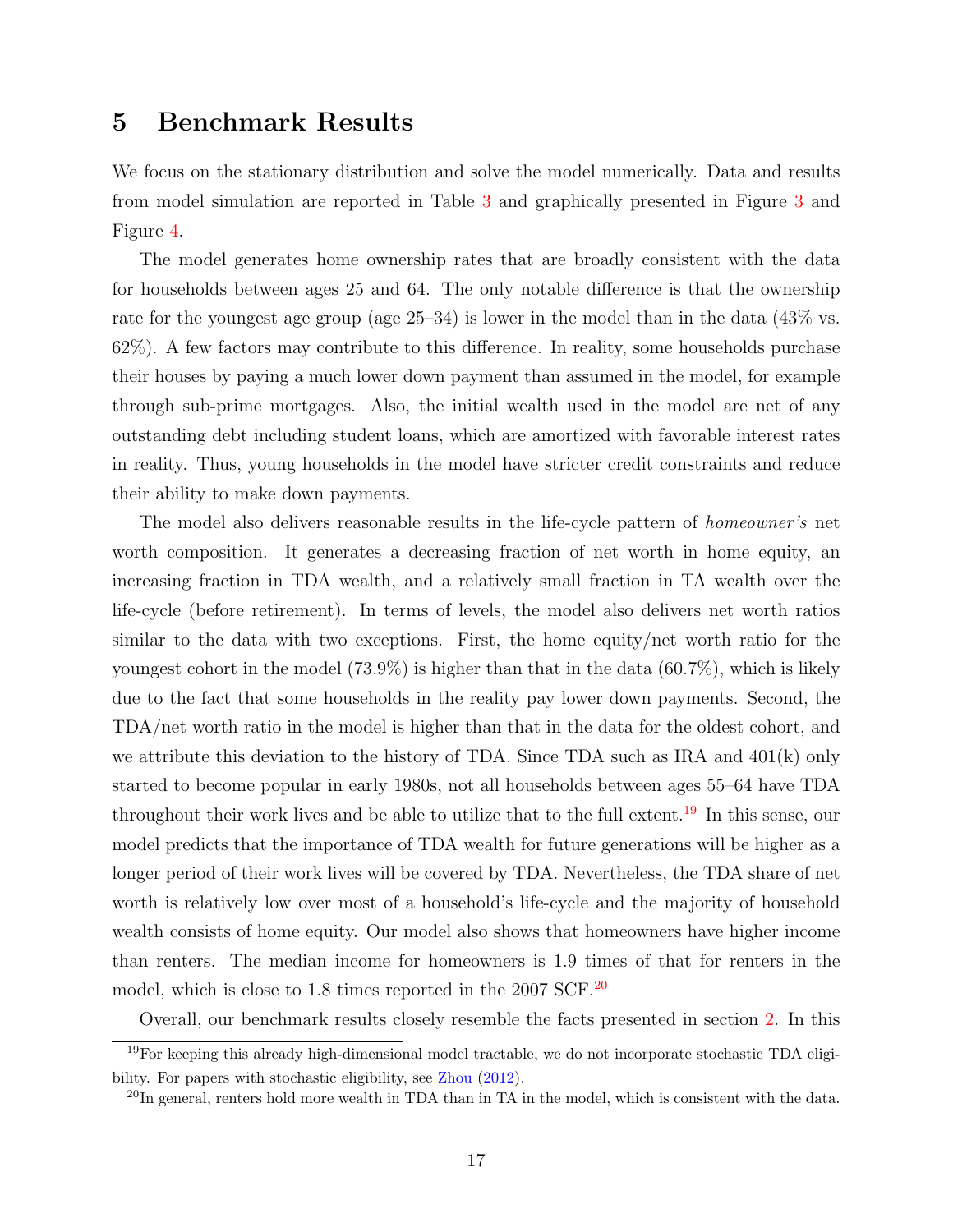sense, the benchmark model performs reasonably well, especially given that our parameter values are strongly restricted to those in the existing literature.

### <span id="page-17-0"></span>6 Experiments

In this section, we consider two sets of experiments on TDA-related policies and housingrelated factors. Comparative statics analysis is conducted to investigate the impacts of different policies on households' net worth composition and their housing decisions. We focus on the net worth composition of all households unconditional on their housing tenure choices because home ownership is an endogenous decision in the model. When home equity is of concern, only homeowners are considered.

### 6.1 Changes in TDA-related Policies

We first consider the effects of TDA-related policies on housing tenure choice and households' use of TDA. Results from different experiments are reported in Table [4.](#page-32-0) Values for the benchmark model are normalized to 1, such that all the experiment results reported are levels relative to the benchmark model.

#### 6.1.1 Eliminating TDA

How does the existence of TDA affect households' housing decisions over the life-cycle? To answer this question, we conduct an experiment in which we eliminate TDA in the model such that households can no longer contribute to TDA in this experiment, losing access to TDA's tax benefits and employer matching.

We find that eliminating TDA induces enormous changes in households' portfolio. The overall home ownership rate plummets by 31.5%. The median income of homeowners is 11.4% higher than in the benchmark, suggesting that homeowners are further concentrated on higher-income households. Overall, households' net worth drops significantly by 18.2% because households cannot benefit from TDA's tax-deferred features and employer matching. Assets that would have been saved in TDA is shifted to TA, leading to a substantial increase in the TA share of net worth. For homeowners, they allocate a bigger share of their wealth to housing equity so as to reduce mortgage interest payments. Overall, the fraction of home equity in net worth and in home value increase by 36.3% and 76.5%, respectively.

Over the life-cycle, we find that younger age groups are more affected than older age groups when TDA is eliminated from the model. For example, the 25–34 age group registers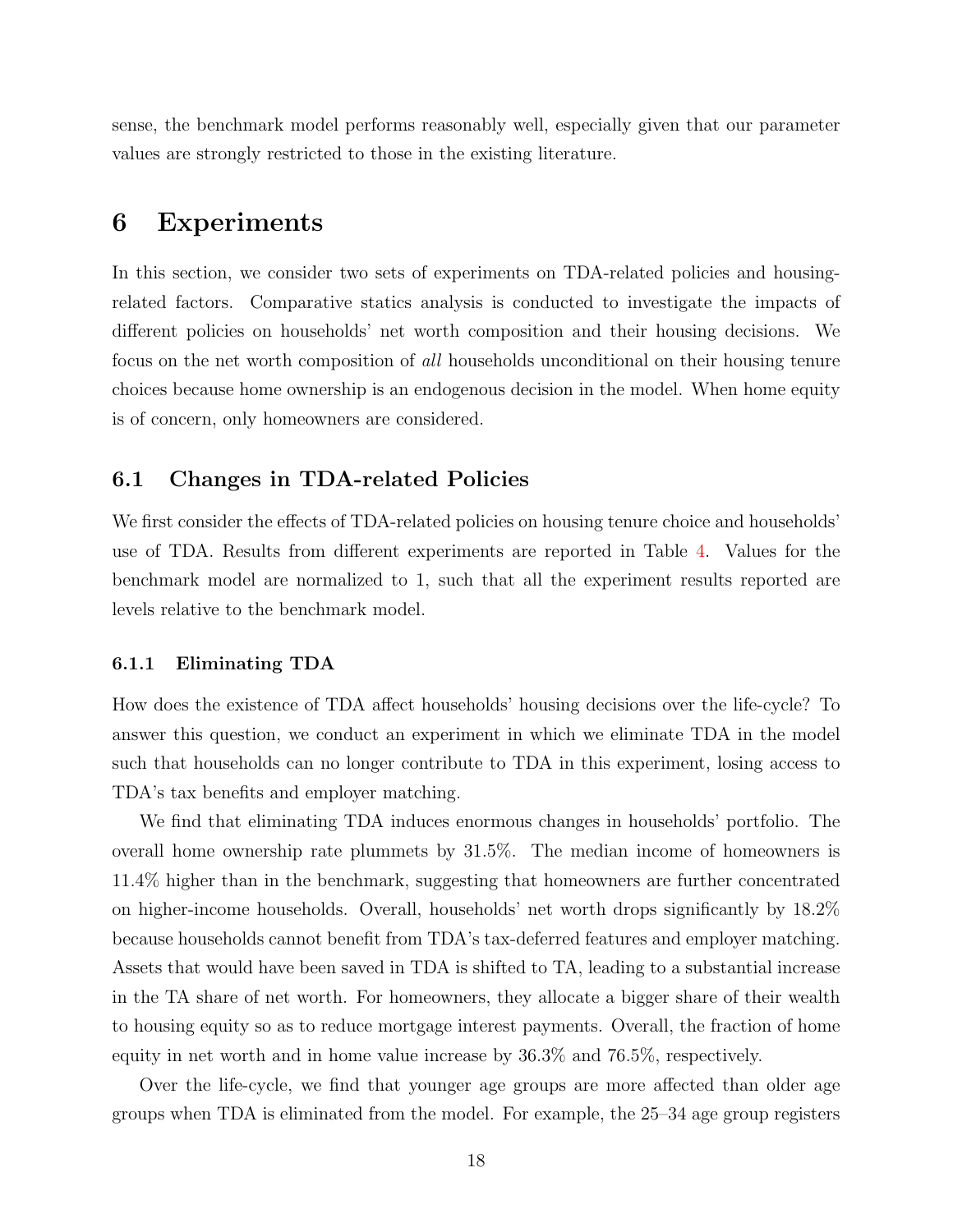the largest drop in home ownership. The drop in net worth is also the most pronounced for the youngest age group.

These findings suggest that TDA has important impacts on households' savings and housing decisions. In the presence of TDA, households tend to take bigger mortgage loans by making smaller down payments in early stage of their lives and become homeowners earlier. This decision is motivated by the tax benefits for both home ownership (e.g., mortgage interest deductibility) and TDA (e.g., untaxed investment returns and income-tax deferral through TDA contributions). When TDA is not available, a significant portion of households delay their home purchases. These households decide to accumulate more TA wealth to make bigger down payments in the future so that they can reduce their mortgage interest payments.[21](#page-18-0) Some households, who would have been homeowners with access to TDA, decide not to buy a house when TDA is not available. Hence, TDA promotes home ownership and increases households' mortgage debt.

#### 6.1.2 Higher TDA Contribution Limit

We further investigate the effects of increasing TDA contribution limit for retirement savings. This experiment focuses on the amount of households' savings in TDA (i.e., the intensive margin). TDA contribution limit  $\overline{q}$  is increased from 8% of household annual income in the benchmark to 12%. The employer matching rate (33.3%) is kept the same as in the benchmark model.

Overall, an increase in TDA contribution limit has limited impact on households' wealth accumulation. The median net worth of working-age households only increases by 0.9%. Older age groups exhibit slightly larger increases in net worth since they have higher level of income and some of them max out their TDA contributions in the benchmark model. An increase in TDA contribution limit has a larger impact on the composition of net worth. The TDA share of net worth increases by 8.7%. Meanwhile, the fraction of TA wealth decreases by 24.8%, which implies that a significant fraction of the new assets in TDA is shifted from TA. The decrease in TA is bigger for older households, because they are less liquidity-constrained and could afford to contribute more to TDA.

Our results show that households' housing decisions are unaffected by the increase in the TDA contribution limit. Home ownership and the median income of owners are the same as in the benchmark model. Only a small decrease in the importance of home equity is observed

<span id="page-18-0"></span> $^{21}$ This result seems to imply that the incentive for reducing mortgage interest payments is stronger than taking advantage of mortgage interest deductibility.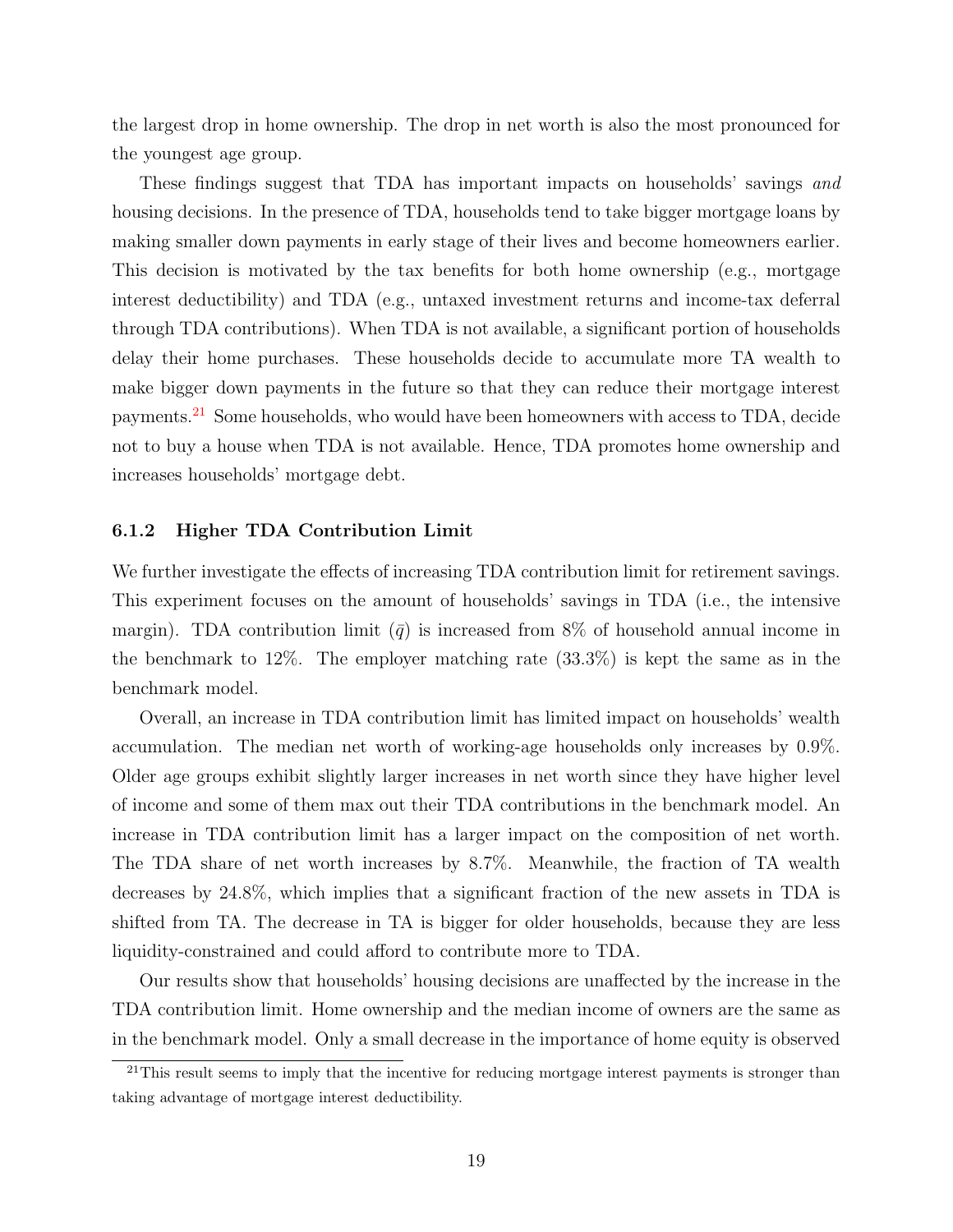for older homeowners. The home equity share of net worth for age groups 45–54 and 55–64 drops by 2.2% and 4.1%, respective, due to the increase in TDA savings.

#### 6.1.3 No Employer Matching

Employer matching is one of the most attractive aspects for making contributions to TDA because it can be viewed as immediate returns on employees' contributions. In this section, we eliminate employer matching in TDA to study the extent to which it affects households' use of TDA and their housing decisions. To do so, we lower the employer matching rate from 33.3% of employee contributions in the benchmark model to 0%, i.e.  $\tilde{q} = 0$ .

We find that households' median net worth drops by 5.4% after employer matching is eliminated. The fraction of net worth in TDA decreases by 25.8%, while the fraction in TA increases by 19.4%. Housing decisions are less affected as home ownership rate slightly increases by 1.2%. For homeowners, home equity becomes more important in their household wealth. The home equity-to-net worth ratio rises by 12.7% and the fraction of home equity in home value increases by 2.6%, indicating that households shift part of their wealth from TDA to home equity when there is no employer matching.

Regarding the life-cycle profiles of net worth composition, the TDA share of net worth drops in all age groups while the TA share of net worth increases. The 25–34 age group has both the biggest drop in the TDA share of net worth (57.4%) and the strongest increase in the TA share of net worth (95.0%). These changes are related to the fact that the median household in this age group is a renter. When there is no employer matching and hence the returns in TDA are lower, a renter tends to contribute less to TDA and accumulate more wealth in TA for a potential future down payment. For homeowners, their income is similar to that in the benchmark in all age groups. However, home equity as a share of net worth is much higher than in the benchmark over the life cycle.

Compared to the above experiment without TDA, eliminating employer matching induces smaller movements relative to the benchmark in terms of home ownership and the composition of net worth. This result suggests that TDA's preferential tax treatments are more important than employer matching in influencing households' decisions.

### 6.2 Changes in Housing-related Factors

This section examines the effects of a few housing-related factors on housing decisions and the composition of households' net worth. Experiment results are reported in Table [5.](#page-33-0) Again, all the results reported are levels relative to the benchmark model.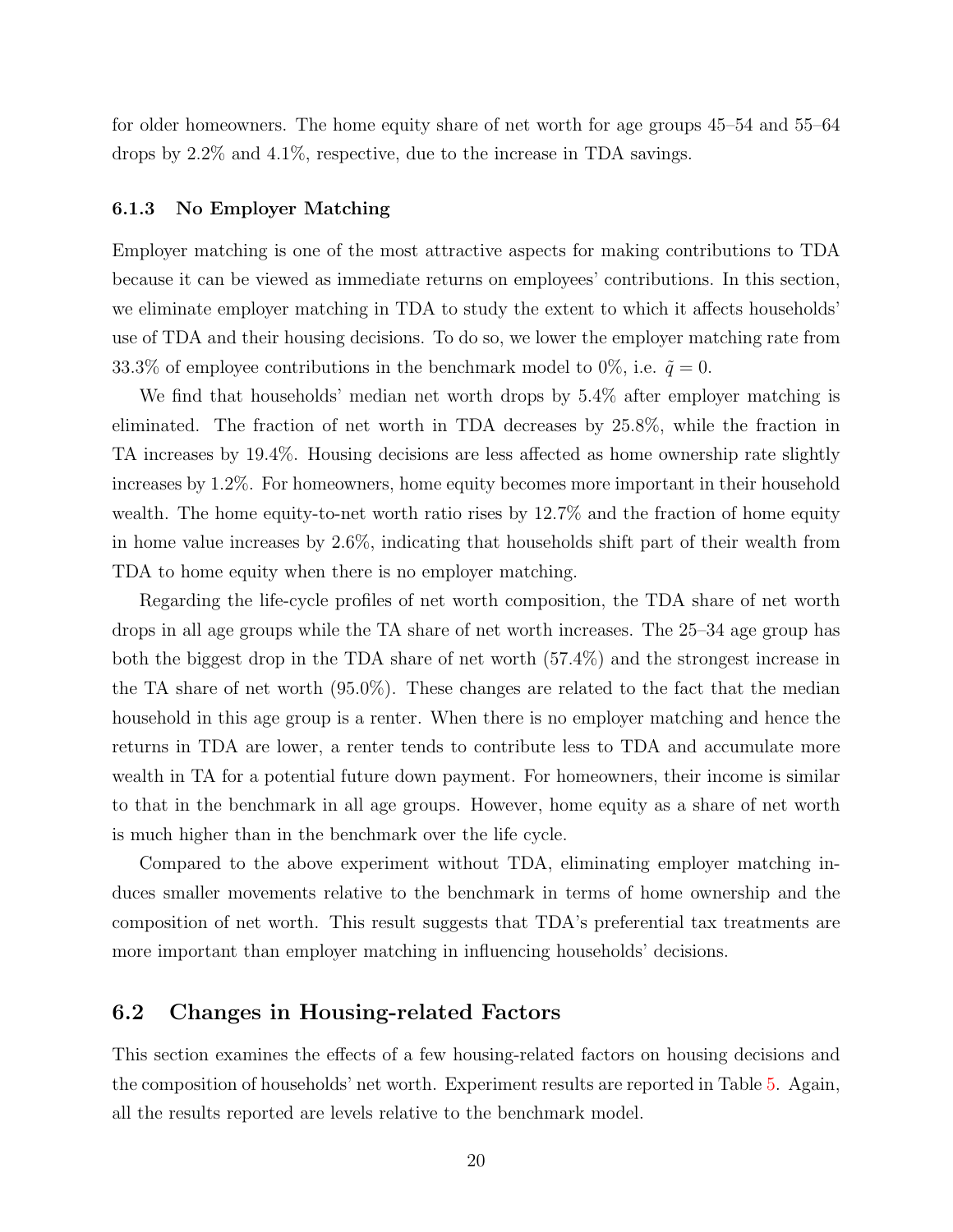#### 6.2.1 Increase in Down Payment Requirement

As shown in the life-cycle patterns of net worth composition, a large fraction of homeowners' wealth consists of home equity. For young homeowners, the majority of their net worth is in home equity due to the lumpy down payments they make for purchasing houses. This down payment requirement represents a significant barrier for home ownership. We investigate the impact of down payment requirement by increasing the minimum down payment ratio from 10% in the benchmark to 20%. The available down payment choices for working-age households thus become  $\theta^D \in \{0.2, 0.5, 0.75, 1.0\}.$ 

Overall, raising the minimum down payment requirement reduces home ownership rate by 6.8%, while the median household net worth is down by 0.2%. The TA share of net worth increases by 15.7% as households need to accumulate more assets in TA to fulfill the heightened down payment requirement. On the other hand, the fraction of net worth in TDA drops by 1.9%. For homeowners, the ratio of home equity to home value increases by 6.2% due to higher down payment requirement.

Generally speaking, the results are driven by the impacts on households in age group 25–34, and the effects quickly fade away with older age groups. Focusing on the 25–34 age group, the home ownership rate decreases by 27.2% as households have to save more for higher down payments and defer their home purchases. The median net worth drops by 11.5% for these young households. The fractions of net worth in TA and TDA have increased, with a bigger increase in TA which can be reallocated for down payments in the future. Those young households who choose to be homeowners have higher income than in the benchmark model. They make higher down payments and the share of equity in their homes increases by 33.9%. These results suggest that the minimum down payment requirement significantly affects households' saving decision, particularly for young households.

#### 6.2.2 Increase in Rental Cost

In this section we investigate how an increase in rental cost changes households' housing tenure choices and the composition of net worth. An increase in rental cost can be interpreted as an increase in rental market friction. In this experiment, the rental cost  $(\phi)$  is increased from 6.5% in the benchmark to 7% of the housing property value.

As the rental cost increases, obtaining housing services through owning becomes more attractive. Overall the home ownership rate increases by 6.1%, and the median household net worth rises by 6.2%. The fractions of net worth in TDA and TA decrease by 4.3% and 7.0%, respectively. These results indicate that home purchases are financed by a combination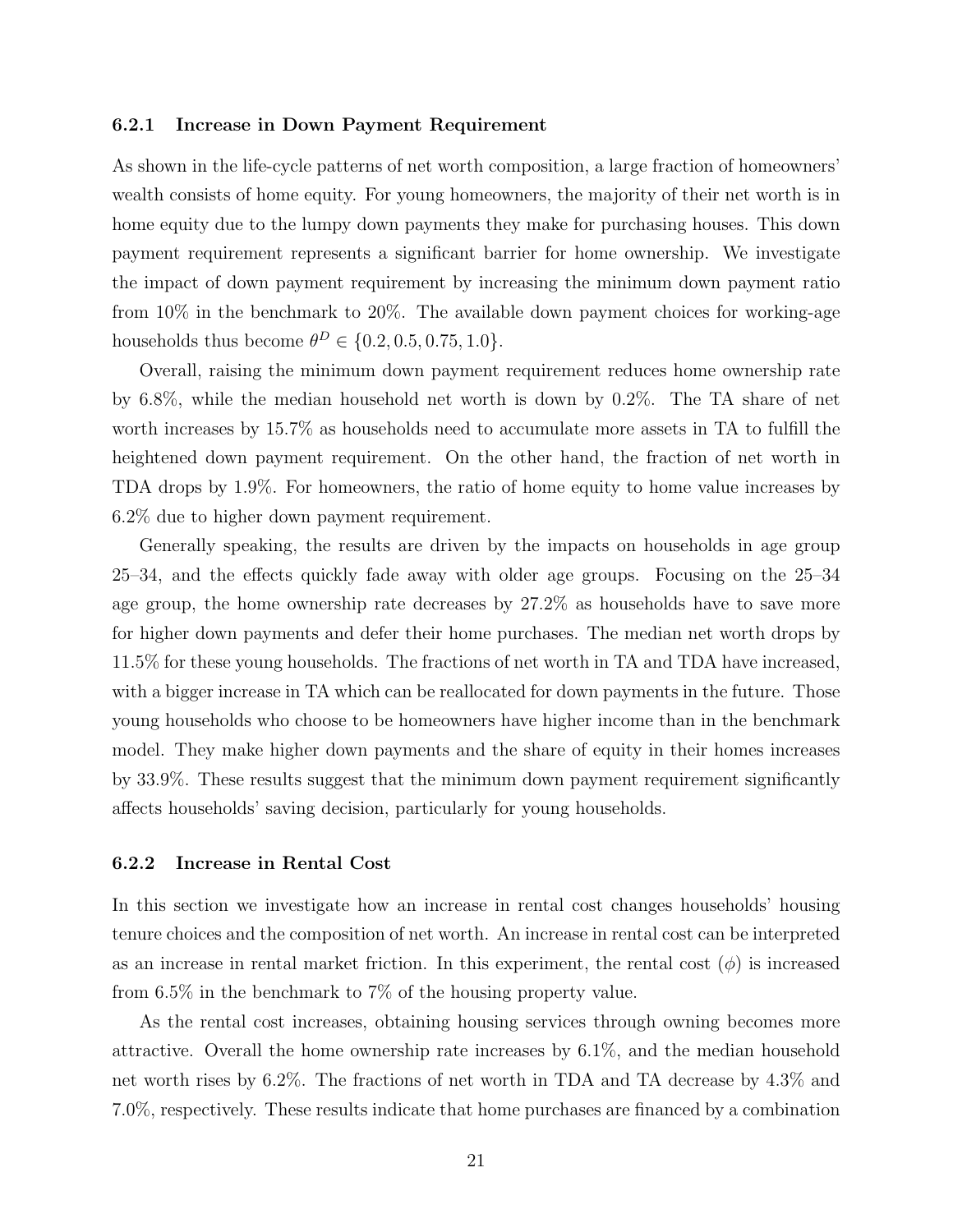of new savings (as overall net worth increases) and shifting assets from other accounts.

Notably a large part of the changes come from younger age groups. For households at age 25–34, the median net worth is up 16.1% and the home ownership rate increases by 16.9%. The increase in ownership comes from households with lower income, as the median income of homeowners decreases by 3.4% for these young households. Among homeowners, the fraction of home equity in home value is slightly higher than that in the benchmark across age groups.

#### 6.2.3 No Tax benefits for Home Ownership

The deductibility of mortgage interest payments and property taxes significantly reduces a household's cost of owning a home. It is viewed as a major factor providing cost advantage to home ownership over renting. We investigate the role of income tax deductibility on home ownership and households' savings decisions. In this experiment, both mortgage interest payments and property taxes are not deductible from taxable income. The adjusted gross income  $(AGI)$  in equation  $(21)$  becomes

$$
AGI_j = r\left(\frac{a_j^T - Y_j}{1+r}\right) + Y_j - q_j \text{ for } DR_j \in \{0, 1\}.
$$
 (24)

As a result, home ownership on average drops by 19% since the cost of ownership increases. As fewer households accumulate wealth in housing (e.g., through down payments and capital gains), the overall household net worth decreases by 7.8%. The effect is the strongest for households in age group 25–34, who are most financially constrained in making down payments. Their home ownership rate and net worth decrease by 40.0% and 27.2%, respectively. The drop in home ownership rate and net worth are broadly consistent with [Poterba and Sinai](#page-29-12) [\(2008\)](#page-29-12) and [Gervais](#page-27-3) [\(2002\)](#page-27-3).

The experiment provides further insights into households' wealth composition, by showing that households in general do not increase their use of TDA when mortgage interest payments and property taxes are not income tax deductible. The overall TDA-to-net worth ratio decreases by 4.4% (the level of TDA wealth also drops compared to that in the benchmark). Households accumulate more wealth in TA, and then use their assets in TA to make bigger down payments so as to reduce their expenses on mortgage interests.<sup>[22](#page-21-0)</sup> Overall, the fraction of equity in home value for homeowners increases by 45.0% and the home equity-to-net worth ratio increases by 6.5%.

<span id="page-21-0"></span> $^{22}$ Since the model abstracts from mortgage prepayments, making bigger down payments at the time of home purchase is the way for reducing mortgage interest payments.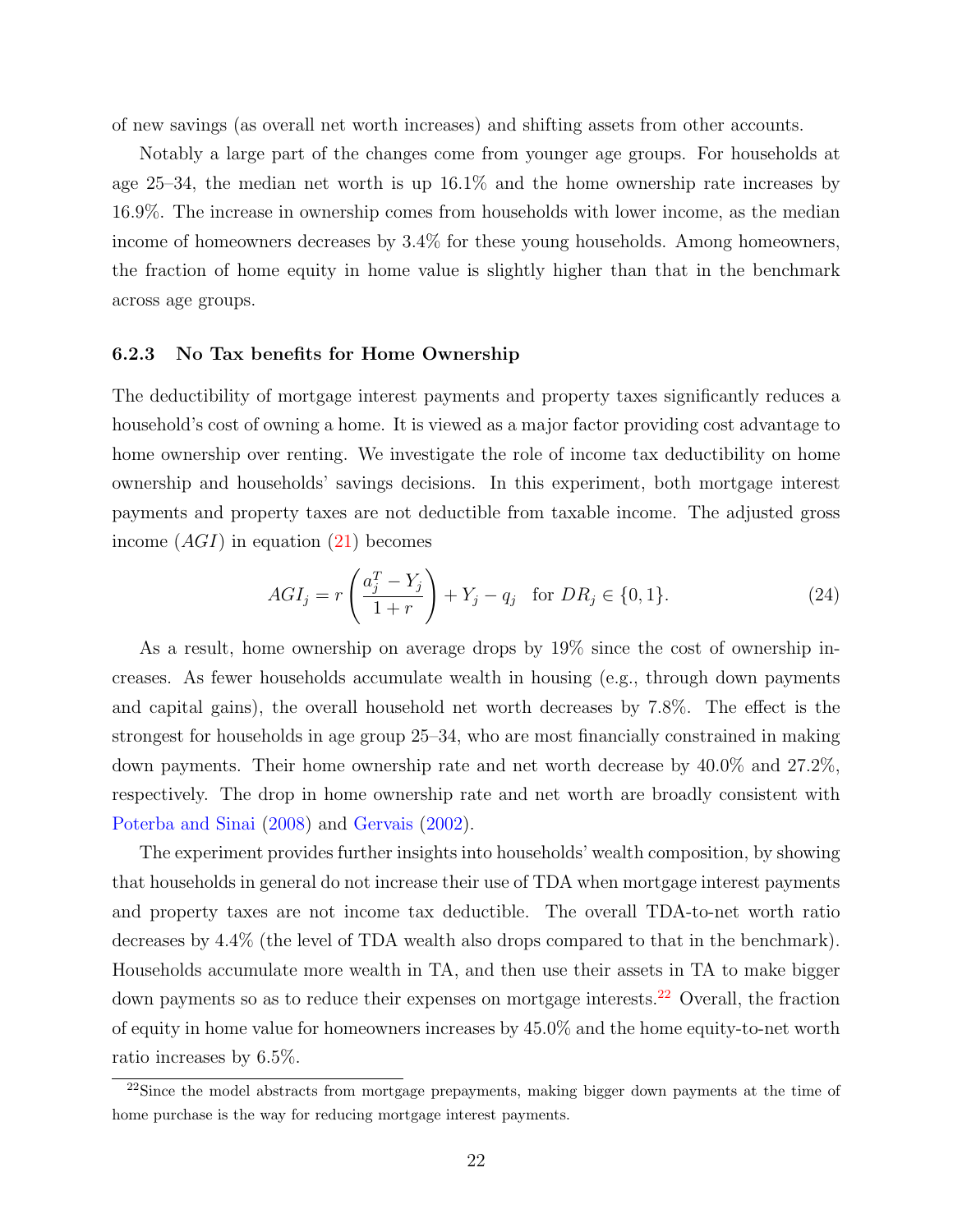## <span id="page-22-0"></span>7 Conclusion

Household's use of TDA and their home ownership decision is studied to shed light on the important life-cycle patterns of home ownership and household net worth composition. We develop a life-cycle model in which the tax benefits and illiquid nature of TDA and housing are highlighted. Households make endogenous savings and housing decisions in the presence of uninsurable earnings risk and housing price risk. With commonly used parameter values, the model generates life-cycle patterns that are consistent with the data.

Counterfactual experiments on TDA-related polices show that TDA has significant impacts on both household savings and housing decisions. TDA promotes home ownership as households take advantage of tax benefits by accumulating wealth in TDA, paying lower down payments and becoming homeowners earlier in their lives. Further increase in TDA contribution limit only moderately raises the TDA share of net worth. We also find that housing-related factors (e.g., a minimum down payment requirement and mortgage interest deductability) affect households' housing decisions and savings in TA more than their use of TDA. This implies that the importance of TDA in households' net worth is not hindered by housing-related policy changes. TDA is still an attractive vehicle for retirement savings in spite of the tax benefits and consumption-saving purpose of housing.

Our results show the importance of the interaction between housing and TDA in household portfolios. The coexistence of TDA and housing offers an explanation to the low level of TDA holdings observed in the U.S. household data. Also, as we show that households leverage their asset portfolio by accumulating savings in TDA and taking out bigger mortgage loans, their non-housing consumption could be more sensitive to housing price shocks than previously suggested in [Li and Yao](#page-28-2) [\(2007\)](#page-28-2). While our work focuses on understanding households' life-cycle decisions on their use of TDA and housing, this serves as an important step for better understanding the macroeconomic impacts of retirement-related and housingrelated policies. The existing framework can be extended to investigate the macroeconomic impacts of retirement-related policies such as social security reform with the presence of housing [\(Chen,](#page-27-5) [2010\)](#page-27-5), and the welfare impacts of eliminating mortgage interest deductibility [\(Gervais,](#page-27-3) [2002\)](#page-27-3). We leave this for future research.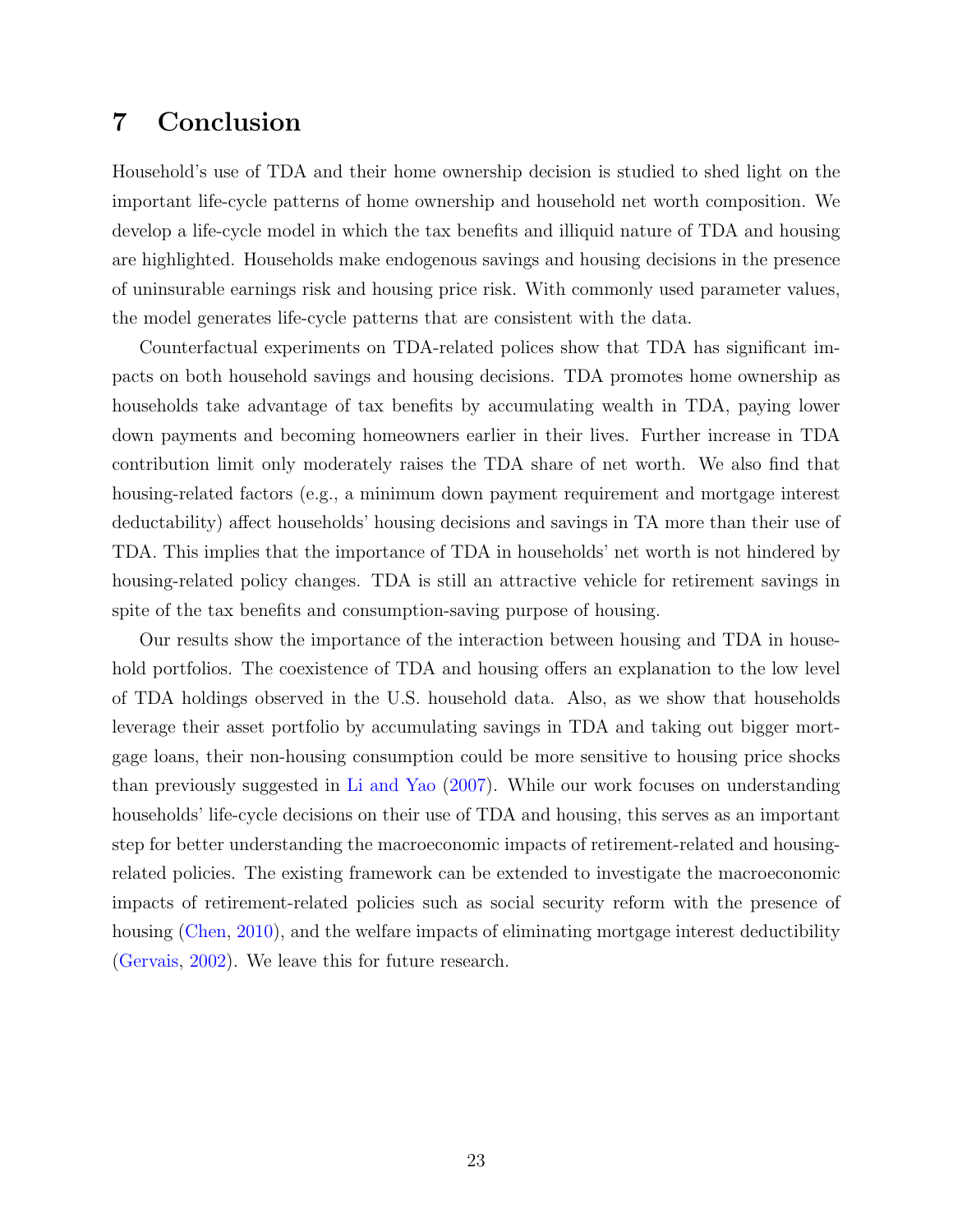## Appendix A: The SCF Data

The Survey of Consumer Finances (SCF) provides the most complete data on household balance sheets in the United States. We use the 2001, 2004 and 2007 SCFs to construct net worth composition for defined-contribution (DC) pension plan participants that are also homeowners.

Financial assets in regular taxable accounts (TA) include checking accounts, savings accounts, certificates of deposit, money market accounts, mutual funds, bonds, directly held publicly traded stocks, brokerage accounts, trusts and managed investment accounts. TA wealth is defined as financial assets in TA net of debt associated with TA, which includes credit cards, education loans, borrowing in brokerage accounts and other consumer loans.

For households with heads aged 25–64, about 40% of them have employer-sponsored DC plans in each of the 3 waves of SCFs.[23](#page-23-0) TDA wealth is the sum of balances in Individual Retirement Accounts (IRAs) and employer-sponsored DC pension plans from current main job (such as 401K/403B/457/SRA and Thrift Savings plans) net of loans against main job pensions. Note that TDA wealth includes holdings in IRAs because these balances in IRAs consist mostly of rollovers from  $401(K)$  plans. Home equity is the difference between the value of principal residence and the mortgage balance on principal residence.

Finally, a household's net worth is the sum of home equity, TDA wealth and TA wealth. It excludes social security wealth and future earnings. Once we find the net worth, we compute the composition of net worth for households in each survey and then take the average.

## Appendix B: Household Problem

The recursive formulation of a household's problem specified in equation [\(23\)](#page-13-1) depends on the household's endogenous tenure choice. We specify five different scenarios with respect to a household's home ownership status last period and current tenure choice. Technically, households who do not own a house have state variables  $n = 0$ ,  $\tilde{p}_n = 0$ , and  $\theta_n^D = 0$ .

1. Consider a household who rents in both periods  $j - 1$  and  $j$  (i.e.,  $DR_{j-1} = DR_j = 1$ ).

<span id="page-23-0"></span><sup>&</sup>lt;sup>23</sup>If we also consider IRAs, slightly more than 50% of households have either DC, or IRAs, or both DC and IRAs in the SCFs.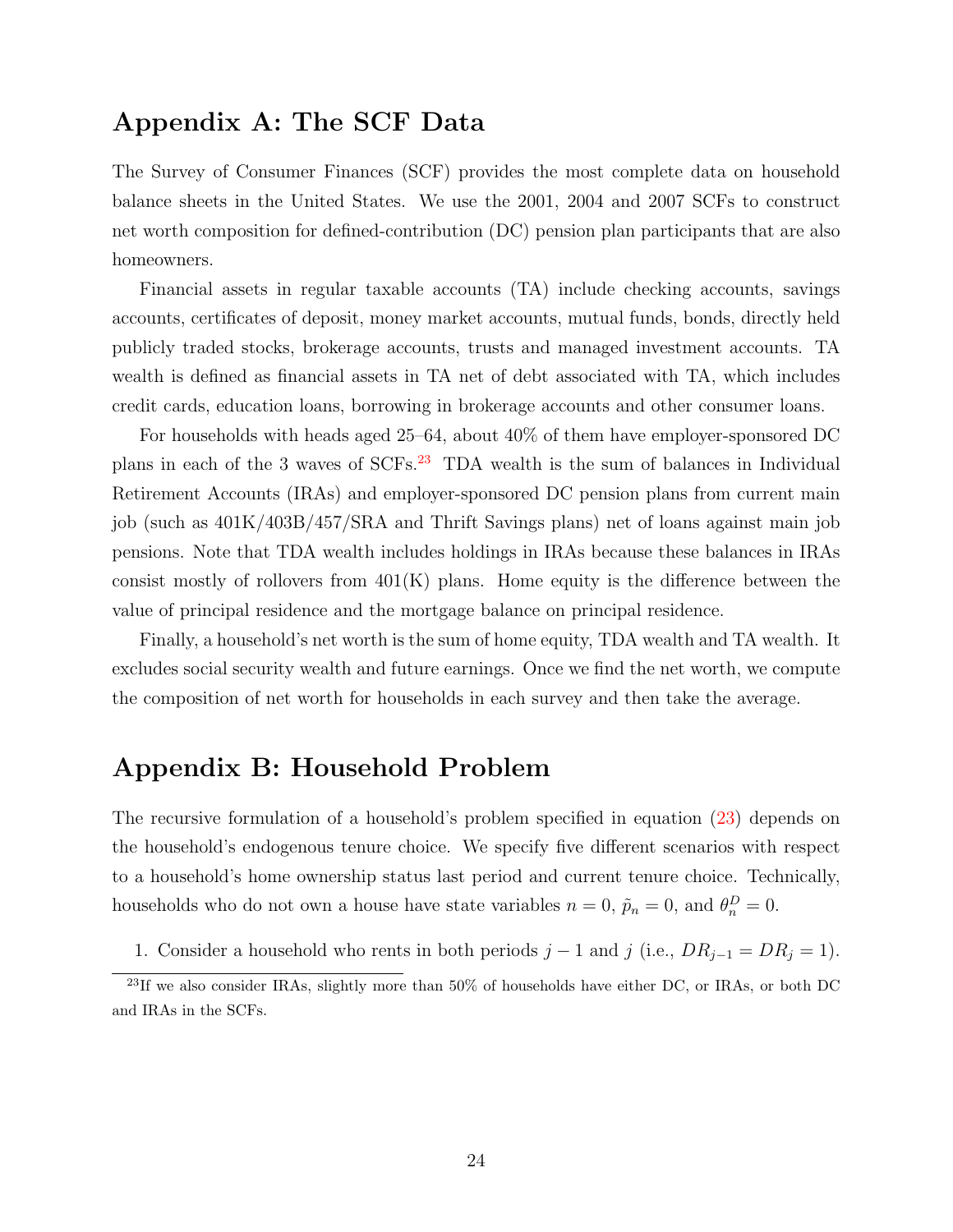The Bellman equation for this situation is given by

$$
V(j, \eta_j, \varepsilon_j, a_j^T, a_j^D, 1, h_{j-1}, 0, 0, 0)
$$
  
= 
$$
\max_{c_j, q_j, h_j} \frac{(c_j^{1-\omega}h_j^{\omega})^{1-\gamma}}{1-\gamma} + \beta s_{j+1} E_j \left[ V(j+1, \eta_{j+1}, \varepsilon_{j+1}, a_{j+1}^T, a_{j+1}^D, 1, h_j, 0, 0, 0) \right]
$$
  
+ 
$$
\beta (1 - s_{j+1}) \frac{(W_{j+1})^{1-\gamma}}{1-\gamma}
$$
 (25)

2. Consider a household who owns a house in period  $(j-1)$  and rents in period j (i.e.,  $DR_{j-1} = 0$  and  $DR_j = 1$ ). The Bellman equation for this situation is given by

$$
V(j, \eta_j, \varepsilon_j, a_j^T, a_j^D, 0, h_{j-1}, n, \tilde{p}_n, \theta_n^D)
$$
  
= 
$$
\max_{c_j, q_j, h_j} \frac{(c_j^{1-\omega}h_j^{\omega})^{1-\gamma}}{1-\gamma} + \beta s_{j+1} E_j \left[ V(j+1, \eta_{j+1}, \varepsilon_{j+1}, a_{j+1}^T, a_{j+1}^D, 1, h_j, 0, 0, 0) \right]
$$
  
+ 
$$
\beta (1 - s_{j+1}) \frac{(W_{j+1})^{1-\gamma}}{1-\gamma}
$$
 (26)

3. Consider a household who rents in period  $j-1$  and chooses to buy a house in period j (i.e.,  $DR_{j-1} = 1$  and  $DR_j = 0$ ). It requires the household to make an additional decision on down payment  $(\theta_j^D)$ . The Bellman equation for this situation is given by

$$
V(j, \eta_j, \varepsilon_j, a_j^T, a_j^D, 1, h_{j-1}, 0, 0, 0)
$$
  
= 
$$
\max_{c_j, q_j, h_j, \theta_j^D} \frac{(c_j^{1-\omega} h_j^{\omega})^{1-\gamma}}{1-\gamma} + \beta s_{j+1} E_j \left[ V(j+1, \eta_{j+1}, \varepsilon_{j+1}, a_{j+1}^T, a_{j+1}^D, 0, h_j, j, \tilde{p}_j, \theta_j^D) \right]
$$
  
+ 
$$
\beta (1 - s_{j+1}) \frac{(W_{j+1})^{1-\gamma}}{1-\gamma}
$$
 (27)

4. Consider a homeowner who maintains the current house (i.e.,  $DR_{j-1} = DR_j = 0$ , and  $h_{j-1} = h_j$ ). The down payment decision  $(\theta_n^D)$  made in period n is a state variable that will not change. The Bellman equation for this situation is given by

$$
V(j, \eta_j, \varepsilon_j, a_j^T, a_j^D, 0, h_{j-1}, n, \tilde{p}_n, \theta_n^D)
$$
  
= 
$$
\max_{c_j, q_j, h_j} \frac{(c_j^{1-\omega}h_j^{\omega})^{1-\gamma}}{1-\gamma} + \beta s_{j+1}E_j \left[ V(j+1, \eta_{j+1}, \varepsilon_{j+1}, a_{j+1}^T, a_{j+1}^D, 0, h_j, n, \tilde{p}_n, \theta_n^D) \right]
$$
  
+ 
$$
\beta (1 - s_{j+1}) \frac{(W_{j+1})^{1-\gamma}}{1-\gamma}
$$
 (28)

5. Consider a homeowner who decides to change the housing size (i.e.,  $DR_{j-1} = DR_j = 0$ and  $h_{j-1} \neq h_j$ ). The down payment ratio is a state variable for the existing home  $(\theta_n^D)$ ,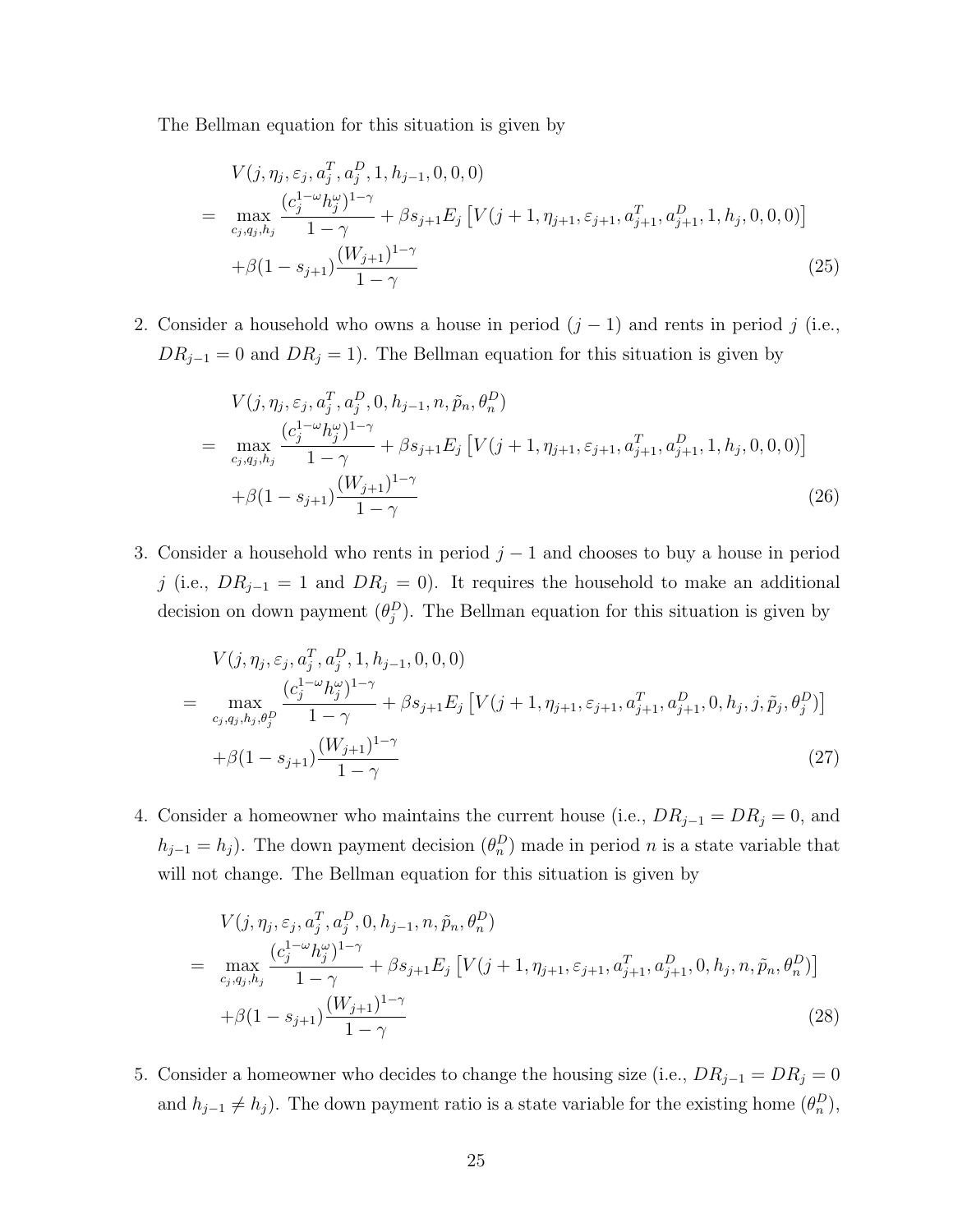but a choice variable for the new home  $(\theta_j^D)$ . The Bellman equation for this situation is given by

$$
V(j, \eta_j, \varepsilon_j, a_j^T, a_j^D, 0, h_{j-1}, n, \tilde{p}_n, \theta_n^D)
$$
  
= 
$$
\max_{c_j, q_j, h_j, \theta_j^D} \frac{(c_j^{1-\omega} h_j^{\omega})^{1-\gamma}}{1-\gamma} + \beta s_{j+1} E_j \left[ V(j+1, \eta_{j+1}, \varepsilon_{j+1}, a_{j+1}^T, a_{j+1}^D, 0, h_j, j, \tilde{p}_j, \theta_j^D) \right]
$$
  
+ 
$$
\beta (1 - s_{j+1}) \frac{(W_{j+1})^{1-\gamma}}{1-\gamma}
$$
 (29)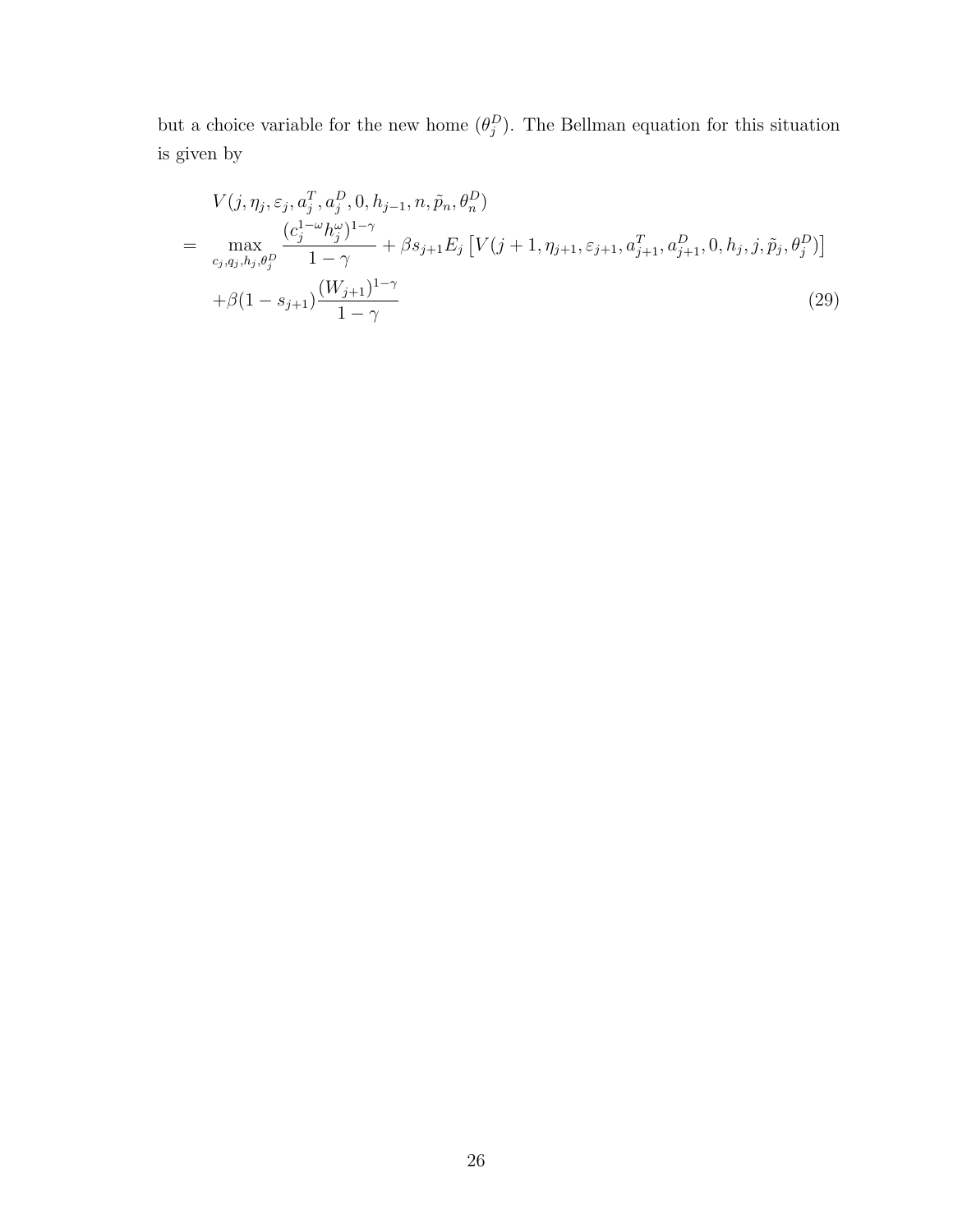## References

- <span id="page-26-12"></span>ADDA, J., AND R. COOPER (2003): Dynamic Economics: Quantitative Methods and Applications. The MIT Press, Cambridge, 2nd ed. edn.
- <span id="page-26-10"></span>Agarwal, S., J. C. Driscoll, and D. I. Laibson (2013): "Optimal Mortgage Refinancing: A Closed-Form Solution," Journal of Money, Credit, and Banking, 45(4), 591–622.
- <span id="page-26-8"></span>Amromin, G. (2003): "Household Portfolio Choices in Taxable and Tax-Deferred Accounts: Another Puzzle?," European Finance Review, 7(3), 547–582.
- <span id="page-26-6"></span>Amromin, G., J. Huang, and C. Sialm (2007): "The tradeoff between mortgage prepayments and tax-deferred retirement savings," Journal of Public Economics, 91(10), 2014– 2040.
- <span id="page-26-1"></span>AMROMIN, G., AND P. SMITH (2003): "What explains early withdrawals from retirement accounts? Evidence from a panel of taxpayers," National Tax Journal, pp. 595–612.
- <span id="page-26-4"></span>Bajari, P., P. Chan, D. Krueger, and D. Miller (2013): "A Dynamic Model Of Housing Demand: Estimation And Policy Implications," International Economic Review, 54(2), 409–442.
- <span id="page-26-7"></span>BECKER, T., AND R. SHABANI (2010): "Outstanding Debt and the Household Portfolio," Review of Financial Study, 23(7), 2900–2934.
- <span id="page-26-0"></span>Benjamin, D. (2003): "Do 401(k)s Increase Saving? Evidence from Propensity Score Subclassification," *Journal of Public Economics*, 87(5-6), 1259–1290.
- <span id="page-26-11"></span><span id="page-26-5"></span>Campbell, J., and J. Cocco (2007): "How Do House Prices Affect Consumption? Evidence from Micro Data," *Journal of Monetary Economics*, 54(3), 591621.
	- $-$  (2015): "A Model of Mortgage Default," *Journal of Finance*, 70(4), 14951554.
- <span id="page-26-9"></span><span id="page-26-3"></span><span id="page-26-2"></span>Chambers, M., C. Garriga, and D. E. Schlagenhauf (2009a): "Accounting For Changes in the Homeownership Rate," International Economic Review, 50(3), 677–726.
	- (2009b): "Housing Policy and the Progressivity of Income Taxation," Journal of Monetary Economics, 56(8), 1116–1134.
	- (2009c): "The Loan Structure and Housing Tenure Decisions in An Equilibrium Model of Mortgage Choice," Review of Economic Dynamics, 12(3), 444468.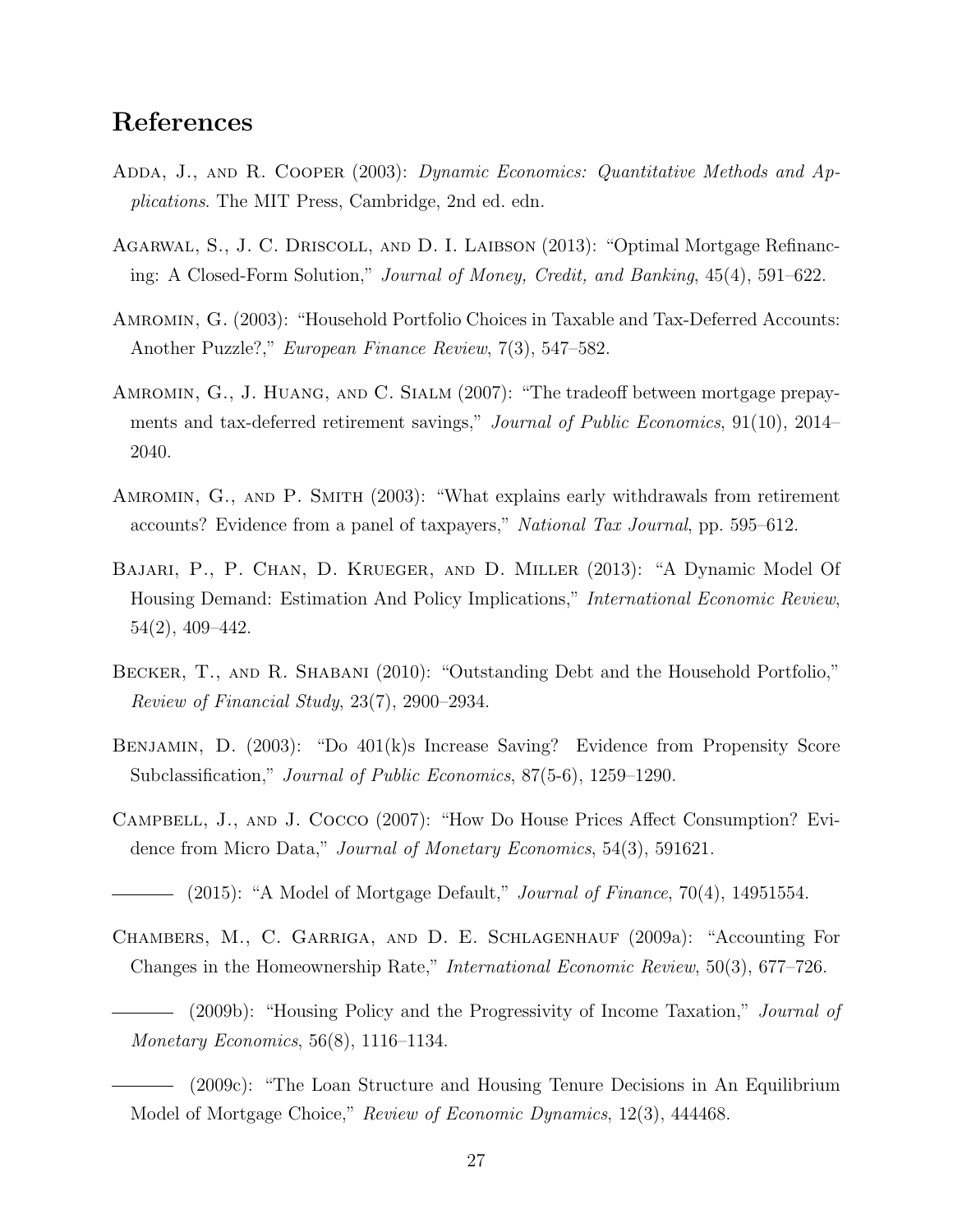- <span id="page-27-11"></span>Chen, H., M. Michaux, and N. Roussanov (2013): "Houses as ATMs? Mortgage Refinancing and Macroeconomic Uncertainty," NBER Working Papers 19421, National Bureau of Economic Research, Inc.
- <span id="page-27-5"></span>Chen, K. (2010): "A Life-Cycle Analysis of Social Security with Housing," Review of Economic Dynamics, 13(3), 597–615.
- <span id="page-27-2"></span>CHERNOZHUKOV, V., AND C. HANSEN  $(2004)$ : "The Impact of  $401(k)$  Participation on the Wealth Distribution: An Instrumental Quantile Regression Analysis," Review of Economics and Statistics, 86(3), 735–751.
- <span id="page-27-8"></span>Cocco, J. F. (2005): "Portfolio Choice in the Presence of Housing," Review of Financial Studies, 18(2), 535–567.
- <span id="page-27-12"></span>Cocco, J. F., F. J. Gomes, and P. J. Maenhout (2005): "Consumption and Portfolio Choice over the Life Cycle," Review of Financial Studies, 18(2), 491–533.
- <span id="page-27-9"></span>DAMMON, R., C. SPATT, AND H. ZHANG (2004): "Optimal Asset Location and Allocation with Taxable and Tax-Deferred Investing," *Journal of Finance*, 59(3), 999–1037.
- <span id="page-27-7"></span>DAVIS, M., AND J. HEATHCOTE (2005): "Housing and the Business Cycle," *International* Economic Review, 46(3), 751–784.
- <span id="page-27-4"></span>DÍAZ, A., AND M. J. LUENGO-PRADO (2008): "On the User Cost and Homeownership," Review of Economic Dynamics, 11(3), 584–613.
- <span id="page-27-1"></span>ENGELHARDT, G., AND A. KUMAR (2007): "Employer Matching and 401(k) Saving: Evidence from the Health and Retirement Study," Journal of Public Economics, 91(10), 1920–1943.
- <span id="page-27-0"></span>Engen, E., W. Gale, and J. Scholz (1996): "The Illusory Effects of Saving Incentives on Saving," The Journal of Economic Perspectives, 10(4), 113–138.
- <span id="page-27-3"></span>GERVAIS, M. (2002): "Housing taxation and capital accumulation," *Journal of Monetary* Economics, 49(7), 1461–1489.
- <span id="page-27-10"></span>Gomes, F., A. Michaelides, and V. Polkovnichenko (2009): "Optimal Savings with Taxable and Tax-Deferred Accounts," Review of Economic Dynamics, 12(4), 718–735.
- <span id="page-27-6"></span>HALKET, J., AND S. VASUDEV (2014): "Saving up or settling down: Home ownership over the life cycle," Review of Economic Dynamics,  $17(2)$ ,  $345 - 366$ .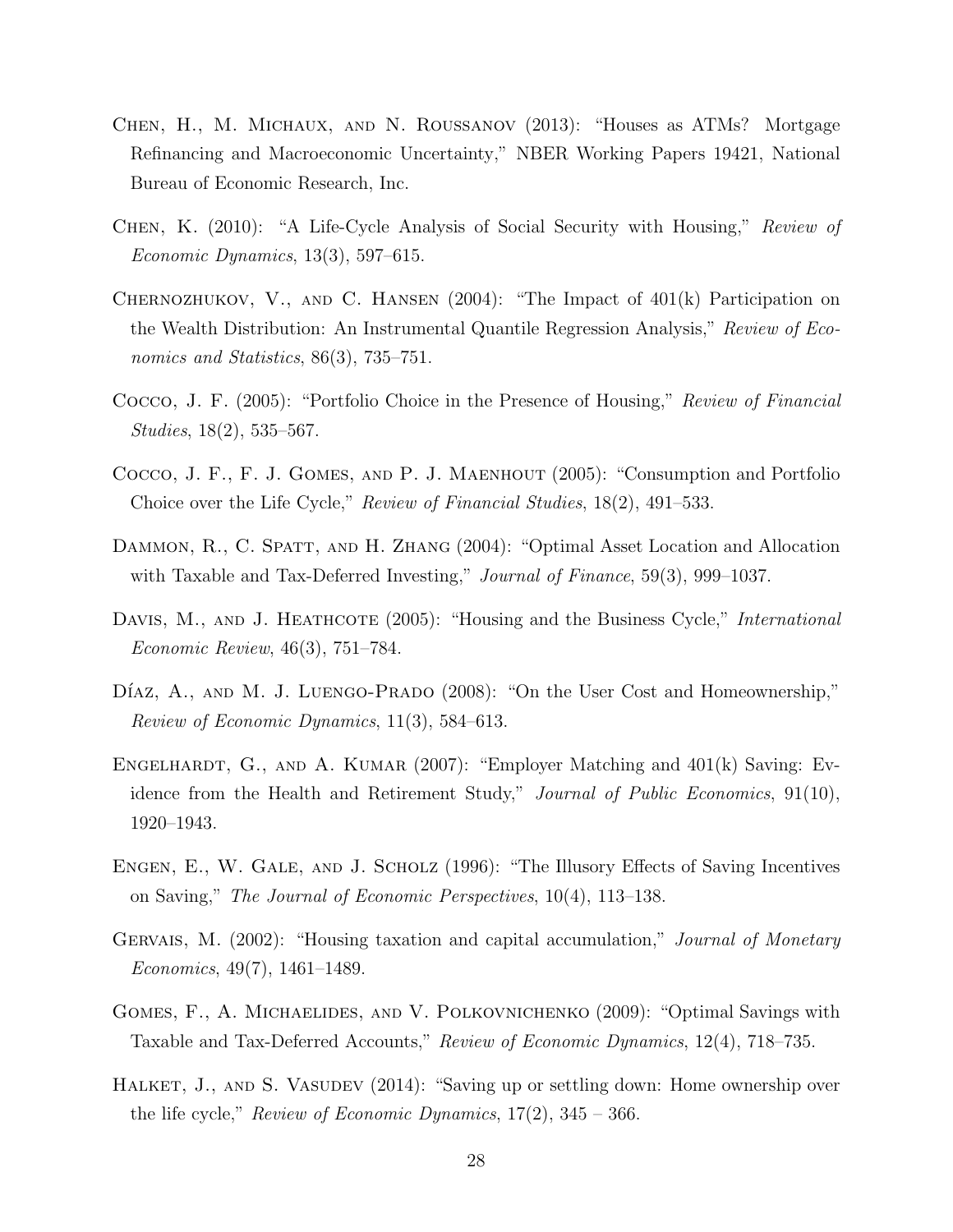- <span id="page-28-9"></span>HEATHCOTE, J., K. STORESLETTEN, AND G. L. VIOLANTE (2010): "The Macroeconomic Implications of Rising Wage Inequality in the United States," Journal of Political Econ $omy, 118(4), 681–722.$
- <span id="page-28-6"></span>Huang, J. (2008): "Taxable and Tax-Deferred Investing: A Tax-Arbitrage Approach," Review of Financial Studies, 21(5), 2173–2207.
- <span id="page-28-5"></span>IACOVIELLO, M., AND M. PAVAN (2013): "Housing and debt over the life cycle and over the business cycle," Journal of Monetary Economics, 60(2), 221–238.
- <span id="page-28-10"></span>IMF (2010): International Financial Statistics Yearbook, 2010, International Financial Statistics Series. International Monetary Fund.
- <span id="page-28-0"></span>Imrohoroglu, A., S. Imrohoroglu, and D. H. Joines (1998): "The Effect of Tax-Favored Retirement Accounts on Capital Accumulation," American Economic Review, 88(4), 749–68.
- <span id="page-28-11"></span>Joulfaian, D., and D. P. Richardson (2001): "Who Takes Advantage of Tax-Deferred Saving Programs? Evidence from Federal Income Tax Data," National Tax Journal, 54(3), 669–688.
- <span id="page-28-8"></span>Khandani, A., A. Lo, and R. Merton (2013): "Systemic Risk and the Refinancing Ratchet Effect," Journal of Financial Economics, 108(1), 29–45.
- <span id="page-28-1"></span>KITAO, S. (2010): "Individual Retirement Accounts, saving and labor supply," *Economics* Letters, 108(2), 197–200.
- <span id="page-28-2"></span>LI, W., AND R. YAO (2007): "The Life-Cycle Effects of House Price Changes," *Journal of* Money, Credit and Banking, 39(6), 1375–1409.
- <span id="page-28-3"></span>Marekwica, M., A. Schaefer, and S. Sebastian (2013): "Life cycle asset allocation in the presence of housing and tax-deferred investing," Journal of Economic Dynamics and Control,  $37(6)$ ,  $1110 - 1125$ .
- <span id="page-28-7"></span>MUNNELL, A. H.  $(2012)$ : "401(k) Plans in 2010: An Update from the SCF," Center for Retirement Research at Boston College, (Issue in Brief 12-13).
- <span id="page-28-4"></span>Munnell, A. H., F. Golub-Sass, and D. Muldoon (2009): "An Update on 401(k) Plans: Insights From the 2007 SCF," Center for Retirement Research Briefs, (Issue in Brief 9-5).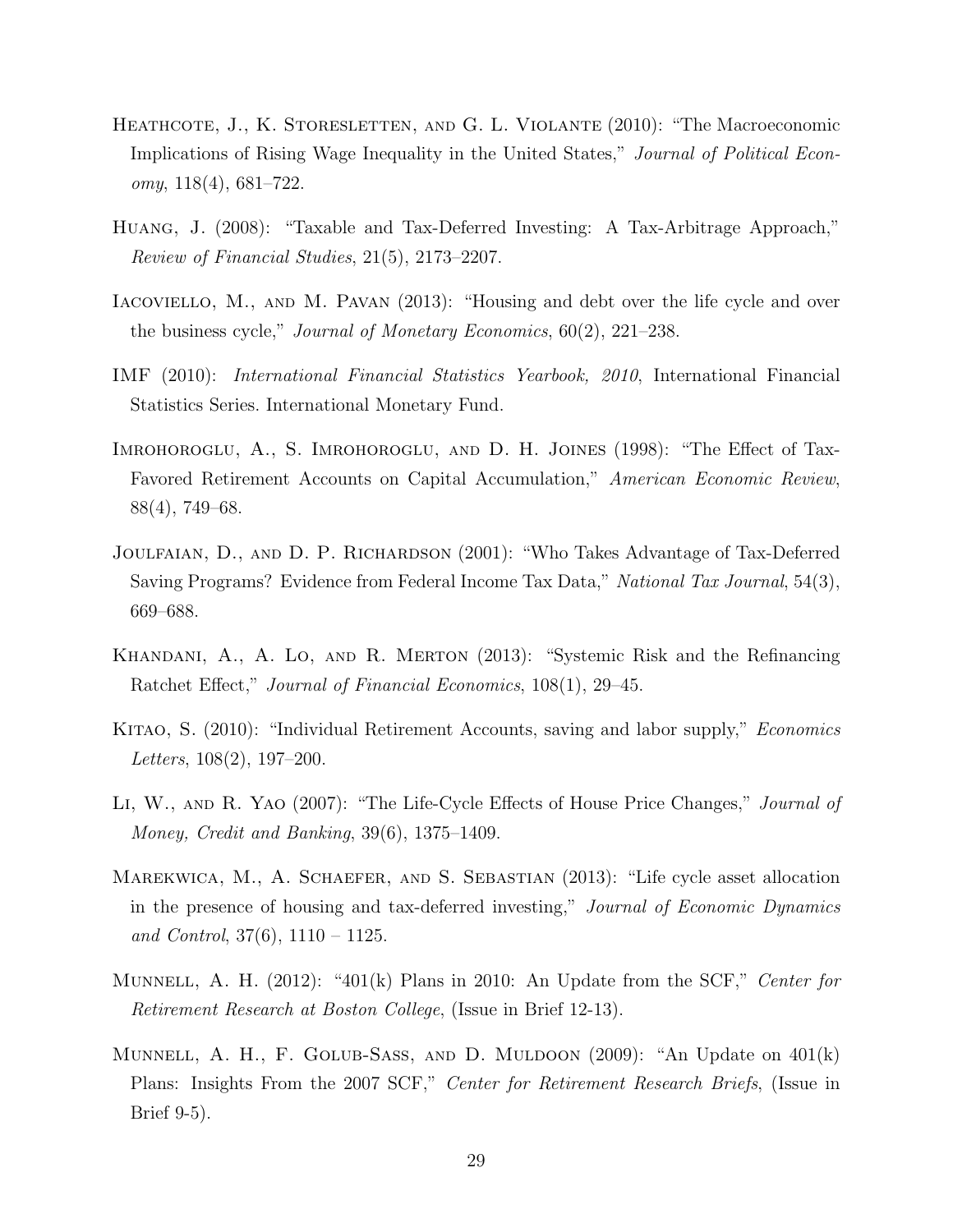- <span id="page-29-10"></span>MUNNELL, A. H., AND M. SOTO (2005): "What replacement rates do households actually experience in retirement?," Working paper No. 2005-10, Center for Retirement Research.
- <span id="page-29-9"></span>Nakajima, M., and I. A. Telyukova (2012): "Home Equity in Retirement," Working paper, Federal Reserve Bank of Philadelphia.
- <span id="page-29-1"></span>Nishiyama, S. (2011): "The Budgetary and Welfare Effects of Tax-Deferred Retirement Saving Accounts," *Journal of Public Economics*, 95(11), 1561–1578.
- <span id="page-29-12"></span>POTERBA, J., AND T. SINAI (2008): "Tax Expenditures for Owner-Occupied Housing: Deductions for Property Taxes and Mortgage Interest and the Exclusion of Imputed Rental Income," American Economic Review, 98(2), 84–89.
- <span id="page-29-7"></span>POTERBA, J. M. (2014): "Retirement Security in an Aging Population," American Economic Review, 104(5), 1–30.
- <span id="page-29-0"></span>POTERBA, J. M., S. F. VENTI, AND D. A. WISE (1996): "How Retirement Saving Programs Increase Saving," Journal of Economic Perspectives, 10(4), 91–112.
- <span id="page-29-8"></span>SCHOLZ, J. K., A. SESHADRI, AND S. KHITATRAKUN (2006): "Are Americans Saving "Optimally" for Retirement?," Journal of Political Economy, 114(4), 607–643.
- <span id="page-29-4"></span>SILOS, P. (2007): "Housing, Portfolio Choice and the Macroeconomy," Journal of Economic Dynamics and Control, 31(8), 27742801.
- <span id="page-29-2"></span>SOMMER, K., P. SULLIVAN, AND R. VERBRUGGE (2013): "The Equilibrium Effect of Fundamentals on House Prices and Rents," Journal of Monetary Economics, 60(7), 854– 870.
- <span id="page-29-3"></span>YANG, F. (2009): "Consumption over the Life Cycle: How Different is Housing?," Review of Economic Dynamics, 12(3), 423–443.
- <span id="page-29-5"></span>YAO, R., AND H. H. ZHANG (2005): "Optimal Consumption and Portfolio Choices with Risky Housing and Borrowing Constraints," Review of Financial Studies, 18(1), 197–239.
- <span id="page-29-11"></span><span id="page-29-6"></span>Zhou, J. (2009): "The Asset Location Puzzle: Taxes Matter," Journal of Economic Dynamics and Control, 33(4), 955–969.
	- (2012): "Life-cycle Stock Market Participation in Taxable and Tax-deferred Accounts," Journal of Economic Dynamics and Control, 36(11), 1814–1829.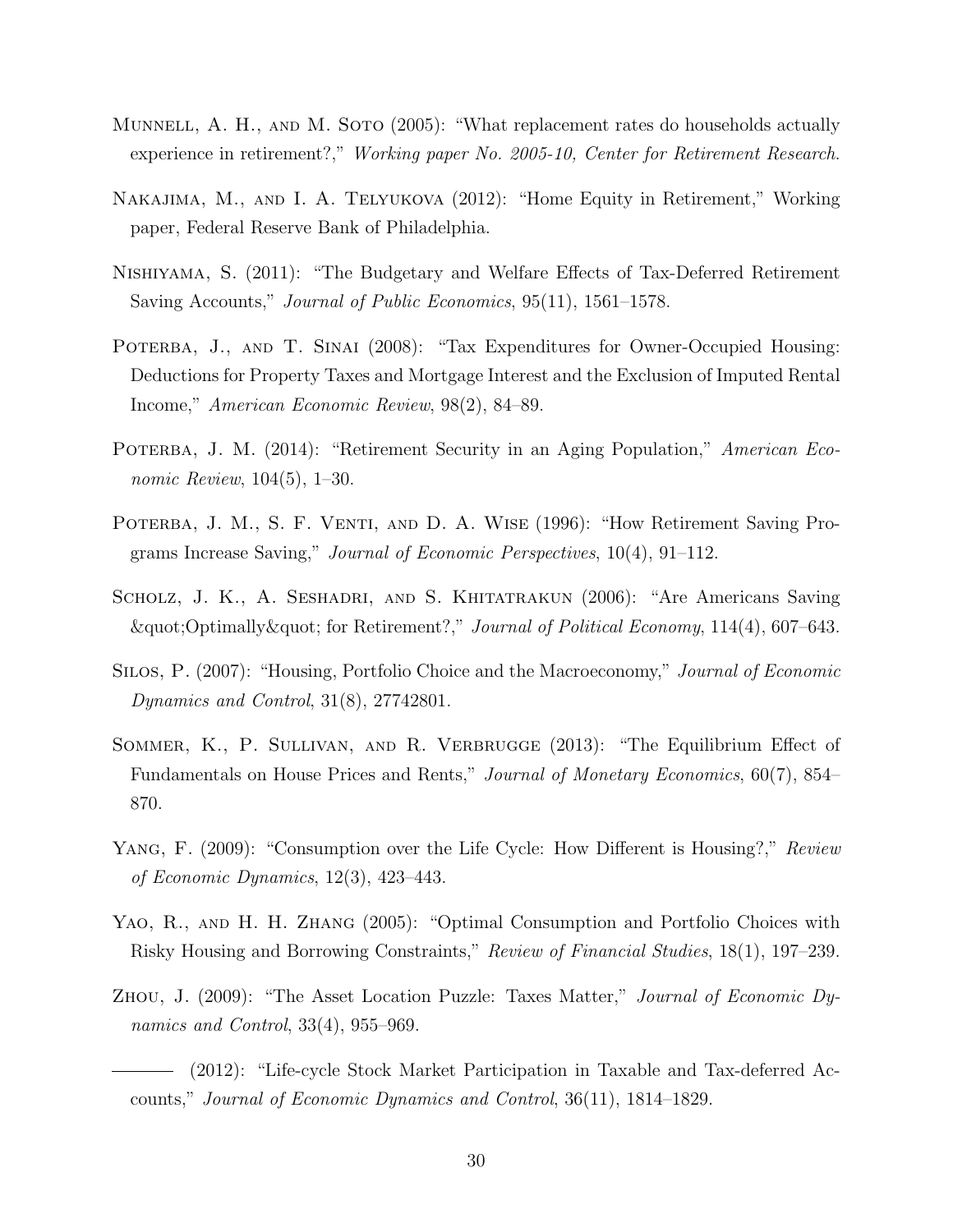| Parameters             | Name                               | Values   | Target / Data Source                         |
|------------------------|------------------------------------|----------|----------------------------------------------|
| Demographics           |                                    |          |                                              |
| J                      | Lifespan                           | 71       | Real age 25-95                               |
| R                      | Last working period                | 40       | Work until age 64                            |
| $\boldsymbol{s}$       | Survival probability               | see text | Life table in year 2000                      |
| Preferences            |                                    |          |                                              |
| $\gamma$               | Relative risk aversion             | $\,2$    |                                              |
| β                      | Discount factor                    | 0.96     |                                              |
| $\omega$               | Preferences on housing             | $0.2\,$  | Li and Yao $(2007)$ , Yao and Zhang $(2005)$ |
| Income                 |                                    |          |                                              |
| f                      | Age earnings profile               | see text | Cocco, Gomes, and Maenhout (2005)            |
| $\rho_{\eta}$          | Persistence of aggregate shock     | 0.748    | Cocco(2005)                                  |
| $\sigma_{\eta}$        | s.d. aggregate shock               | 0.019    | Cocco(2005)                                  |
| $\rho_{\varepsilon}$   | Persistence of idiosyncratic shock | 0.973    | Heathcote, Storesletten, and Violante (2010) |
| $\sigma_{\varepsilon}$ | s.d. idiosyncratic income shock    | 0.133    | Heathcote, Storesletten, and Violante (2010) |
| $\lambda_{\text{COL}}$ | SS replacement rate for COL        | 0.4      | Díaz and Luengo-Prado (2008)                 |
| $\lambda_{\rm HS}$     | SS replacement rate for HS         | 0.6      | Díaz and Luengo-Prado (2008)                 |
| Housing                |                                    |          |                                              |
| $\boldsymbol{N}$       | Mortgage length                    | 30       | Chambers, Garriga, and Schlagenhauf (2009a)  |
| $r_m$                  | Mortgage interest rate             | 4.7%     |                                              |
| $\theta^D$             | Down payment ratios                | see text |                                              |
| Н                      | House size                         | see text |                                              |
| g                      | House price growth rate            | $1\%$    | Cocco(2005)                                  |
| $\sigma_{\tilde{p}}$   | s.d. house prices                  | 6.2%     | Cocco(2005)                                  |
| $\theta^S$             | Transaction cost for seller        | $6\%$    |                                              |
| $\theta^B$             | Transaction cost for buyer         | 1.5%     |                                              |
| $\tau$                 | Property tax rate                  | $1\%$    |                                              |
| $\delta$               | Housing maintenance cost           | 1.5%     | Yao and Zhang (2005)                         |
| Ф                      | Rental cost of housing             | 6.5%     |                                              |
| Savings                |                                    |          |                                              |
| $\boldsymbol{r}$       | Return on saving                   | $2\%$    |                                              |
| $\bar{q}$              | TDA Contributions limit            | 8%       |                                              |
| pen                    | TDA penalty rate                   | 10%      | Zhou (2009)                                  |
| $\tilde{q}$            | Employer's matching rate           | 33.3%    |                                              |
| Tax code               |                                    |          |                                              |
| $IC_{1,\ldots,5}$      | Income cutoff points               | see text | Tax code in 1993-2000                        |
| $\tau_{1,\ldots,5}$    | Marginal tax rates                 | see text | Tax code in 1993-2000                        |
| $\tau_{ss}$            | Payroll tax rate                   | $5.6\%$  | OASDI tax rate on employees                  |
| $Y_{ss}$               | Earnings limit for payroll         | 1.952    | Maximum taxable earnings                     |

## <span id="page-30-0"></span>Table 1: Summary of parameter values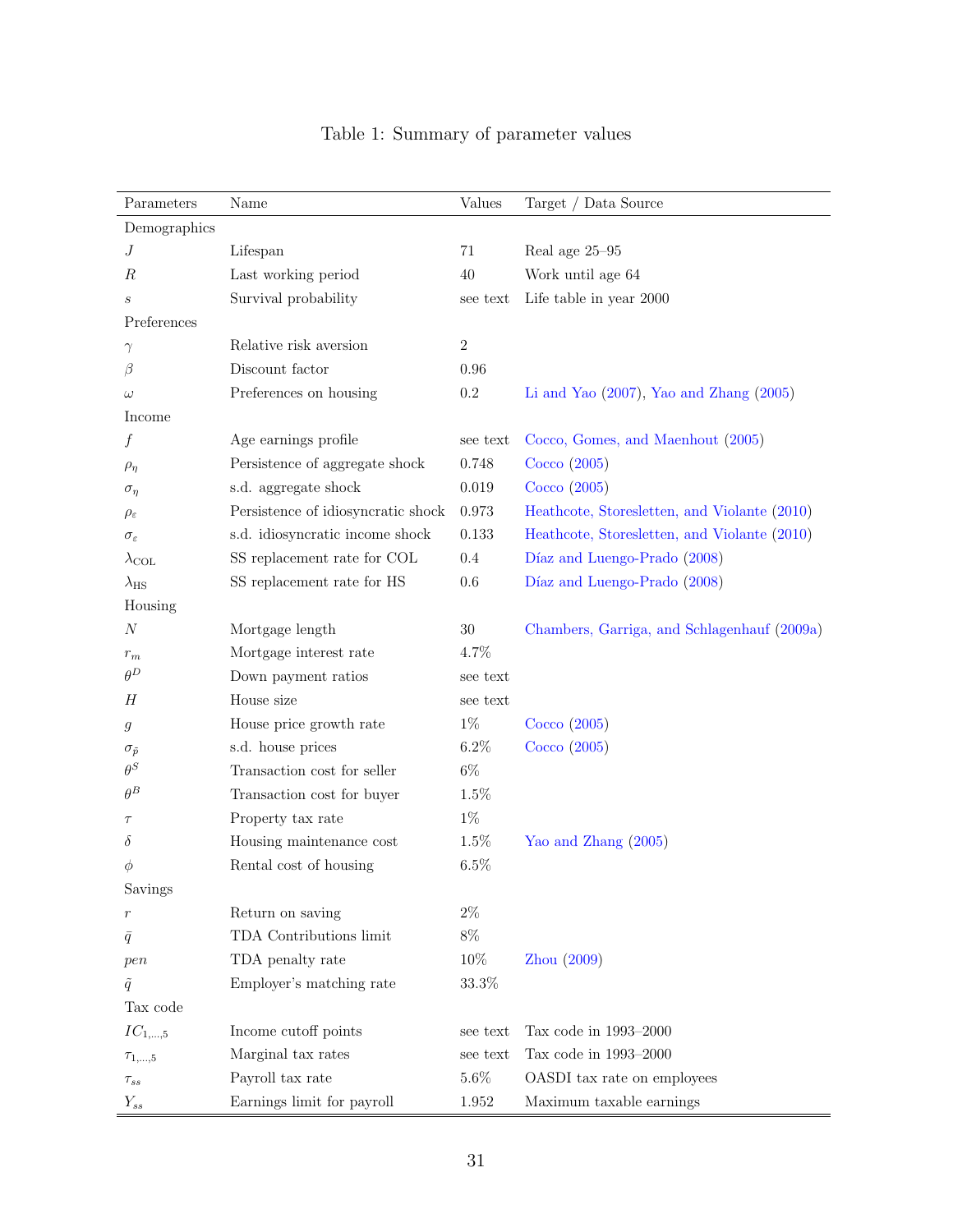| Taxable Income           | Normalized Income | Marginal Tax Rate |
|--------------------------|-------------------|-------------------|
| $(\$0, \$52,800]$        | (0, 1.389]        | 15\%              |
| $(\$52,800, \$127,600]$  | (1.398, 3.357]    | 28%               |
| $(\$127,600, \$194,400]$ | (3.357, 5.116]    | 31\%              |
| $(\$194,400, \$347,200]$ | (5.116, 9.137)    | 36%               |
| > \$347,200              | $9.137 +$         | 39.60%            |

<span id="page-31-0"></span>Table 2: Cutoff points of tax brackets and marginal tax rate

Notes: We normalize \$38,000 as 1 in the model.

|  |  |  | Table 3: Home ownership and net worth composition for homeowners: data vs. model |  |
|--|--|--|----------------------------------------------------------------------------------|--|
|  |  |  |                                                                                  |  |

<span id="page-31-1"></span>

|                                | Age Group |       |             |       |  |  |
|--------------------------------|-----------|-------|-------------|-------|--|--|
|                                | 25-34     |       | 35-44 45-54 | 55-64 |  |  |
| Home ownership                 |           |       |             |       |  |  |
| Model                          | 0.434     | 0.761 | 0.864       | 0.890 |  |  |
| Data.                          | 0.620     | 0.788 | 0.846       | 0.891 |  |  |
| TDA/net worth (median)         |           |       |             |       |  |  |
| Model                          | 0.190     | 0.329 | 0.384       | 0.440 |  |  |
| Data.                          | 0.229     | 0.297 | 0.311       | 0.336 |  |  |
| $TA/net$ worth (median)        |           |       |             |       |  |  |
| Model                          | 0.023     | 0.074 | 0.095       | 0.065 |  |  |
| Data.                          | 0.063     | 0.069 | 0.073       | 0.081 |  |  |
| Home equity/net worth (median) |           |       |             |       |  |  |
| Model                          | 0.739     | 0.572 | 0.506       | 0.479 |  |  |
| Data                           | 0.607     | 0.549 | 0.495       | 0.427 |  |  |

Notes: Data refers to households with employer-sponsored defined contribution plans in the 2001, 2004 and 2007 Survey of Consumer Finances (SCF). Net worth composition is calculated for homeowners. We calculate the median ratios in each SCF and report the average of the median values across all years. Since the ratios are computed separately, they are not referred to the same household and thus the sum of the ratios do not necessarily add up to 1.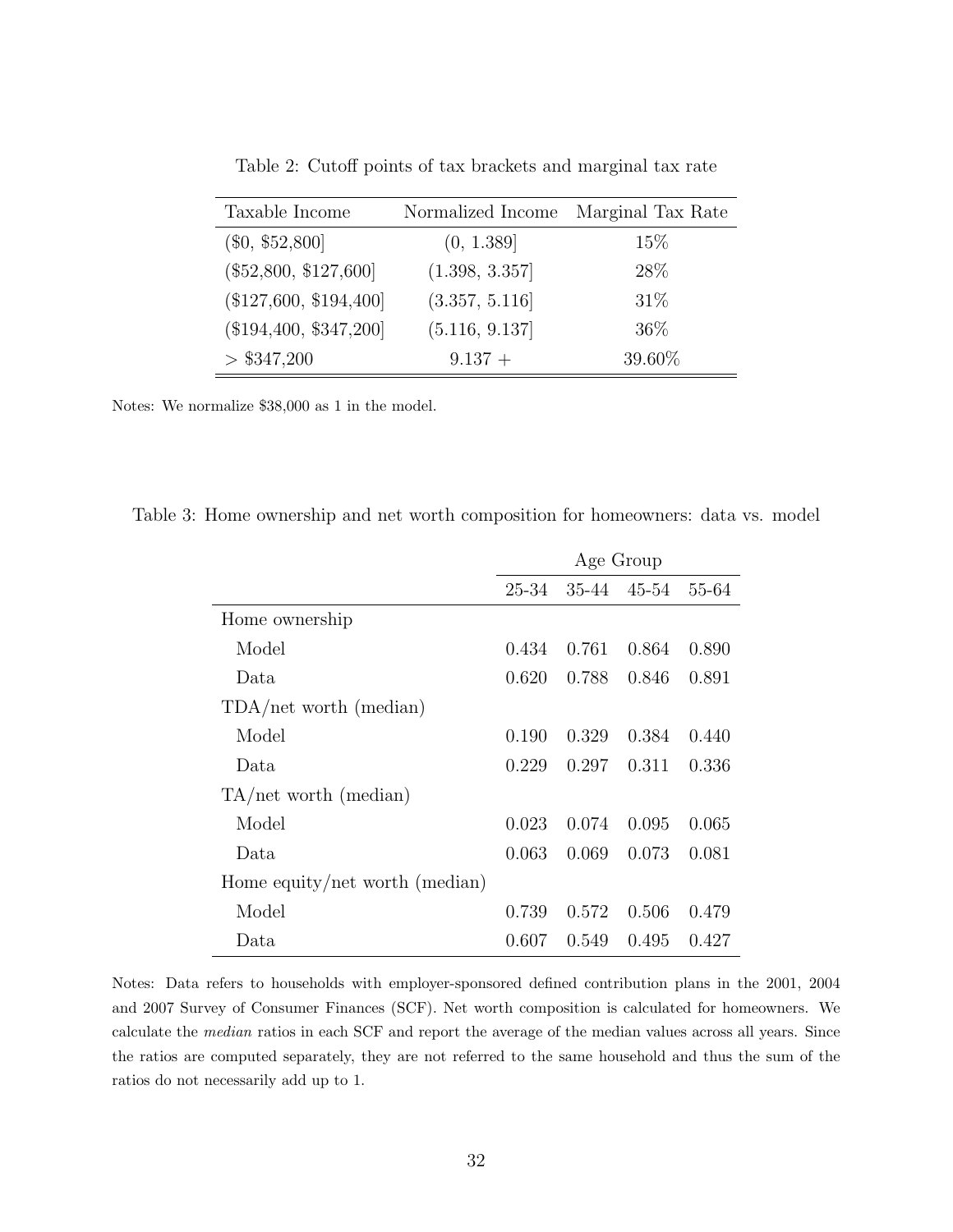|                               | 25-34 | $35 - 44$ | $45 - 54$            | $55\mbox{--}64$ | Overall |
|-------------------------------|-------|-----------|----------------------|-----------------|---------|
| Eliminating TDA               |       |           |                      |                 |         |
| Net worth                     | 0.468 | 0.758     | 0.878                | 0.872           | 0.818   |
| TDA/net worth                 |       |           | $\ddot{\phantom{0}}$ | $\cdot$         |         |
| $TA/net$ worth                | 7.981 | 8.355     | 3.270                | 4.969           | 7.781   |
| $%$ of home ownership         | 0.380 | 0.564     | 0.746                | 0.900           | 0.685   |
| Median income of homeowner    | 1.122 | 1.261     | 1.085                | 1.020           | 1.114   |
| Home equity/net worth         | 1.169 | 1.376     | 1.478                | 1.410           | 1.363   |
| Home equity/home value        | 1.504 | 2.414     | 1.520                | 1.053           | 1.765   |
| Higher TDA contribution limit |       |           |                      |                 |         |
| Net worth                     | 1.016 | 1.009     | 1.020                | 1.026           | 1.009   |
| $TDA/net$ worth               | 1.103 | 1.045     | 1.093                | 1.113           | 1.087   |
| $TA/net$ worth                | 0.835 | 0.838     | 0.786                | 0.634           | 0.752   |
| $%$ of home ownership         | 0.999 | 1.001     | 1.004                | 0.999           | 1.001   |
| Median income of homeowner    | 0.999 | 0.999     | 1.000                | 1.000           | 1.000   |
| Home equity/net worth         | 0.996 | 1.001     | 0.978                | 0.959           | 0.985   |
| Home equity/home value        | 1.006 | 1.003     | 0.994                | 0.981           | 0.996   |
| No employer's match on TDA    |       |           |                      |                 |         |
| Net worth                     | 0.921 | 0.926     | 0.936                | 0.934           | 0.946   |
| TDA/net worth                 | 0.426 | 0.755     | 0.770                | 0.814           | 0.742   |
| $TA/net$ worth                | 1.950 | 1.014     | 1.105                | 1.226           | 1.194   |
| $%$ of home ownership         | 1.031 | 1.010     | 1.010                | 1.006           | 1.012   |
| Median income of homeowner    | 0.993 | 0.996     | 0.990                | 0.999           | 0.995   |
| Home equity/net worth         | 1.151 | 1.132     | 1.131                | 1.119           | 1.127   |
| Home equity/home value        | 1.023 | 1.016     | 1.031                | 1.039           | 1.026   |

<span id="page-32-0"></span>Table 4: Experiments on TDA-related policies

Note: All our results, except the home ownership rate, are the median values with respect to different age groups. Values for the benchmark model are normalized to 1, such that all the experiment results reported are levels relative to the benchmark model. Net worth, the TDA-to-net worth ratio, the TA-to-net worth ratio and home ownership refer to all households, while home equity-to-net worth and home equity-to-home value ratios are calculated for homeowners only.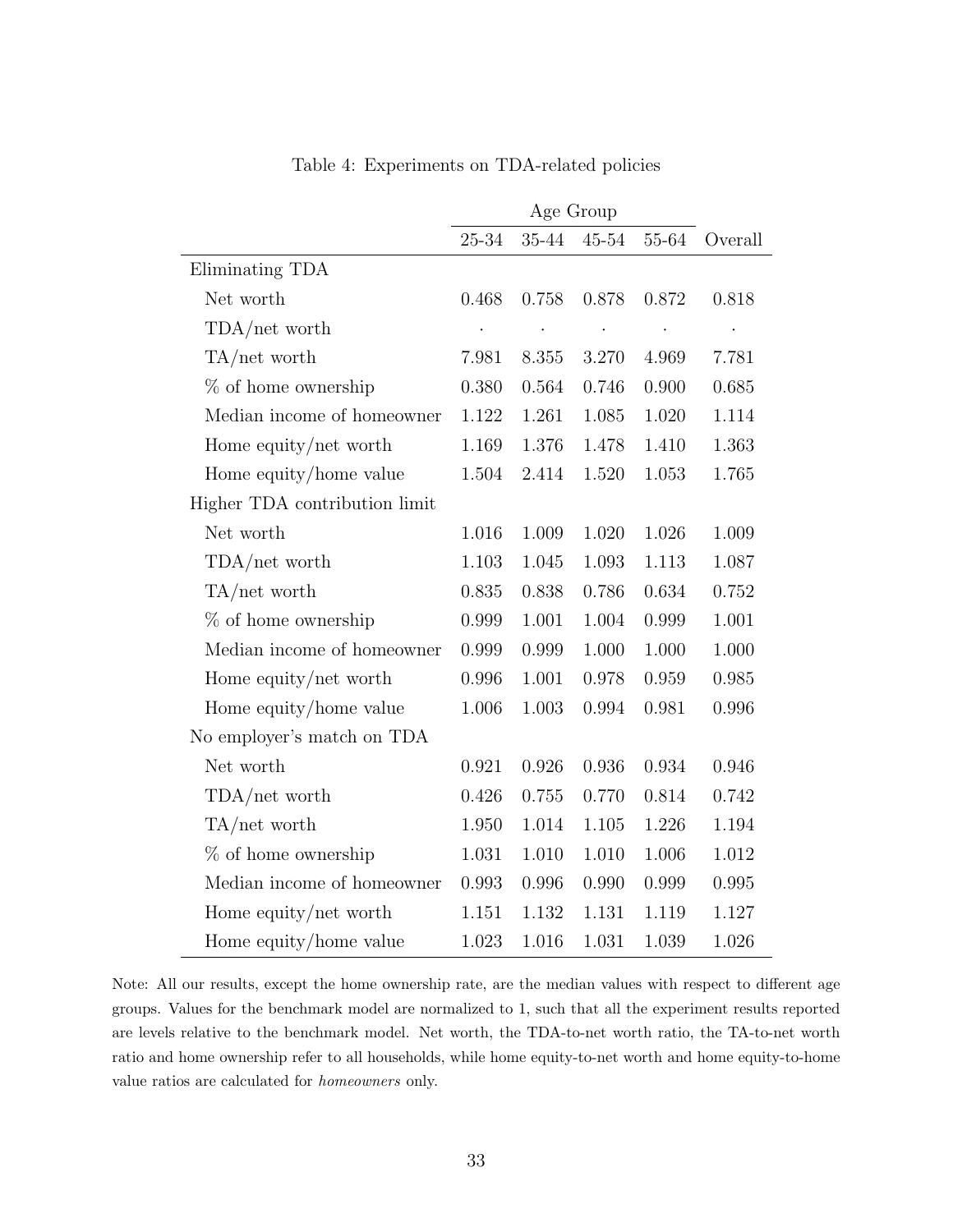|                                      | Age Group |           |           |       |         |
|--------------------------------------|-----------|-----------|-----------|-------|---------|
|                                      | $25 - 34$ | $35 - 44$ | $45 - 54$ | 55-64 | Overall |
| Increase min. down payment to $20\%$ |           |           |           |       |         |
| Net worth                            | 0.885     | 0.997     | 0.995     | 0.995 | 0.998   |
| $TDA/net$ worth                      | 1.117     | 0.938     | 0.967     | 0.985 | 0.981   |
| $TA/net$ worth                       | 1.378     | 1.212     | 1.081     | 1.073 | 1.157   |
| $%$ of home ownership                | 0.728     | 0.924     | 0.982     | 0.998 | 0.932   |
| Median income of homeowner           | 1.070     | 1.032     | 1.009     | 1.000 | 1.023   |
| Home equity/net worth                | 1.044     | 1.037     | 1.011     | 1.002 | 1.007   |
| Home equity/home value               | 1.339     | 1.094     | 0.997     | 0.957 | 1.062   |
| Higher rental cost $(7\%)$           |           |           |           |       |         |
| Net worth                            | 1.161     | 1.063     | 1.034     | 1.025 | 1.062   |
| TDA/net worth                        | 0.883     | 0.967     | 0.976     | 0.984 | 0.957   |
| $TA/net$ worth                       | 0.848     | 0.915     | 0.955     | 0.970 | 0.930   |
| $%$ of home ownership                | 1.169     | 1.059     | 1.036     | 1.030 | 1.061   |
| Median income of homeowner           | 0.966     | 0.975     | 0.975     | 0.995 | 0.981   |
| Home equity/net worth                | 1.016     | 1.017     | 1.014     | 1.012 | 1.024   |
| Home equity/home value               | 1.011     | 1.034     | 1.023     | 1.028 | 1.005   |
| No tax benefits on home ownership    |           |           |           |       |         |
| Net worth                            | 0.728     | 0.892     | 0.946     | 0.971 | 0.922   |
| $TDA/net$ worth                      | 1.175     | 0.863     | 0.901     | 0.957 | 0.956   |
| $TA/net$ worth                       | 1.488     | 1.304     | 0.990     | 1.230 | 1.191   |
| $%$ of home ownership                | 0.600     | 0.756     | 0.864     | 0.918 | 0.810   |
| Median income of homeowner           | 1.006     | 1.020     | 1.028     | 1.014 | 1.031   |
| Home equity/net worth                | 1.054     | 1.131     | 1.107     | 1.040 | 1.065   |
| Home equity/home value               | 1.138     | 1.248     | 1.394     | 1.053 | 1.450   |

<span id="page-33-0"></span>Table 5: Experiments on housing-related factors

Note: All our results, except the home ownership rate, are the median values with respect to different age groups. Values for the benchmark model are normalized to 1, such that all the experiment results reported are levels relative to the benchmark model. Net worth, the TDA-to-net worth ratio, the TA-to-net worth ratio and home ownership refer to all households, while home equity-to-net worth and home equity-to-home value ratios are calculated for homeowners only.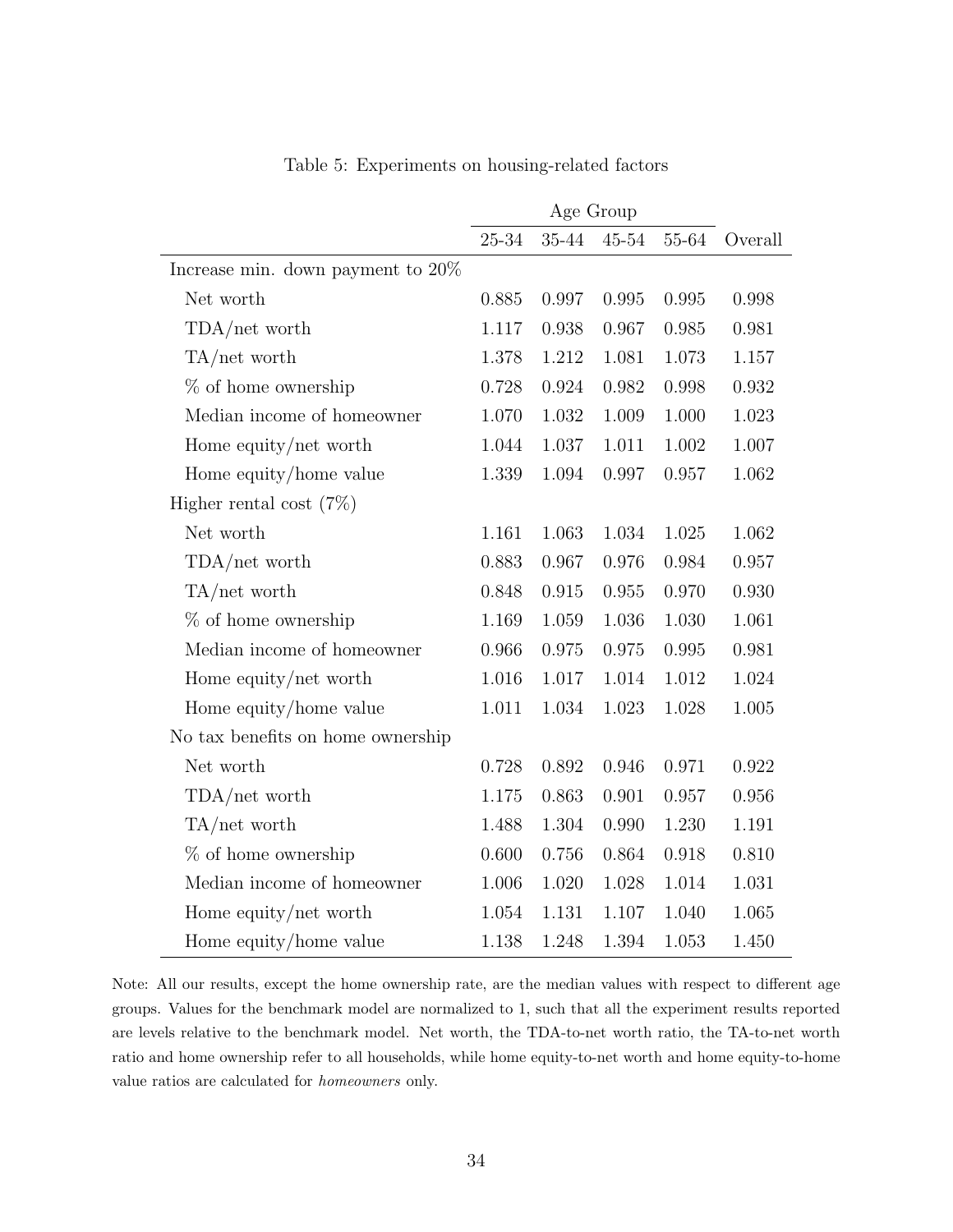

<span id="page-34-0"></span>Figure 1: Home ownership rate by age group for DC participants

Note: Home ownership rate for DC participants is the average of the 2001-2007 SCFs.



<span id="page-34-1"></span>

Note: This figure shows the average of median ratios for DC participants in the 2001-2007 SCFs.